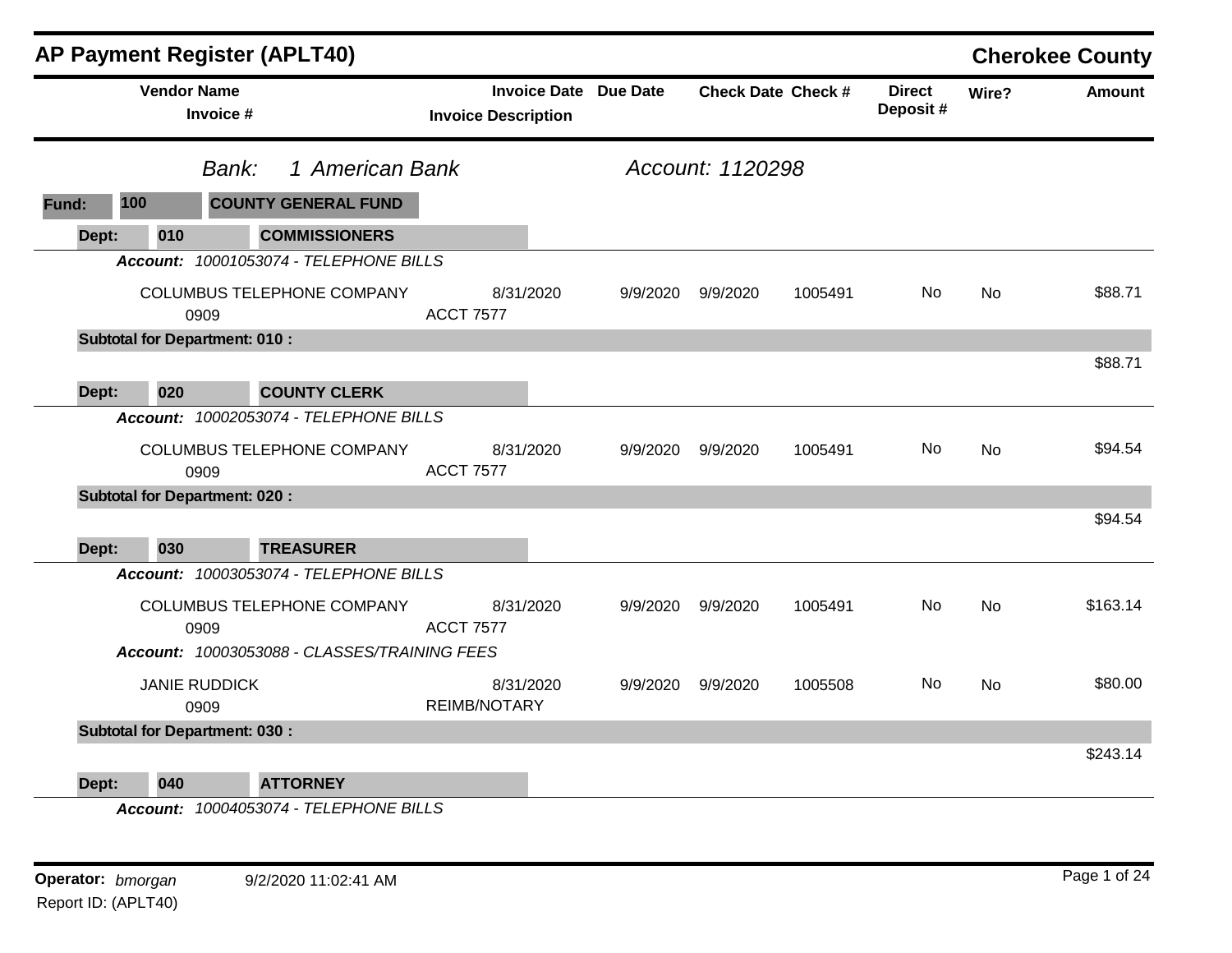|       | <b>AP Payment Register (APLT40)</b>                                                    |                                                   |          |          |                           |                           |           | <b>Cherokee County</b> |
|-------|----------------------------------------------------------------------------------------|---------------------------------------------------|----------|----------|---------------------------|---------------------------|-----------|------------------------|
|       | <b>Vendor Name</b><br>Invoice #                                                        | <b>Invoice Date</b><br><b>Invoice Description</b> | Due Date |          | <b>Check Date Check #</b> | <b>Direct</b><br>Deposit# | Wire?     | <b>Amount</b>          |
|       | COLUMBUS TELEPHONE COMPANY<br>0909                                                     | 8/31/2020<br><b>ACCT 7577</b>                     | 9/9/2020 | 9/9/2020 | 1005491                   | No                        | <b>No</b> | \$309.45               |
|       | Account: 10004053089 - OTHER CONTRACTUAL                                               |                                                   |          |          |                           |                           |           |                        |
|       | <b>VERIZON WIRELESS</b><br>9860883449                                                  | 8/31/2020<br>INV 9860883449                       | 9/9/2020 | 9/9/2020 | 1005553                   | No.                       | <b>No</b> | \$120.04               |
|       | <b>Subtotal for Department: 040:</b>                                                   |                                                   |          |          |                           |                           |           |                        |
| Dept: | 050<br><b>REGISTER OF DEEDS</b>                                                        |                                                   |          |          |                           |                           |           | \$429.49               |
|       | Account: 10005053074 - UTILITIES/TELEPHONE BILLS<br>COLUMBUS TELEPHONE COMPANY<br>0909 | 8/31/2020<br><b>ACCT 7577</b>                     | 9/9/2020 | 9/9/2020 | 1005491                   | No                        | <b>No</b> | \$90.27                |
| Dept: | <b>Subtotal for Department: 050:</b><br>060<br><b>SHERIFF &amp; JAIL</b>               |                                                   |          |          |                           |                           |           | \$90.27                |
|       | Account: 10006053021 - PRINTING/OFFICE SUPPLIES                                        |                                                   |          |          |                           |                           |           |                        |
|       | <b>CINTAS CORP</b><br>8404774377                                                       | 8/31/2020<br>INV 8404774377                       | 9/9/2020 | 9/9/2020 | 1005483                   | No                        | <b>No</b> | \$13.96                |
|       | <b>QUILL CORPORATION</b><br>9682425                                                    | 8/27/2020<br>INV 9682425                          | 9/9/2020 | 9/9/2020 | 1005539                   | No                        | <b>No</b> | \$132.93               |
|       | <b>CINTAS CORP</b><br>8404759079                                                       | 8/24/2020<br>INV 8404759079                       | 9/9/2020 | 9/9/2020 | 1005483                   | No                        | <b>No</b> | \$134.11               |
|       | ETTINGER'S OFFICE SUPPLY<br>5315120                                                    | 8/27/2020<br>INV 5315120                          | 9/9/2020 | 9/9/2020 | 1005499                   | No                        | <b>No</b> | \$218.80               |
|       | QUILL CORPORATION<br>9396861                                                           | 8/24/2020<br>INV 9396861                          | 9/9/2020 | 9/9/2020 | 1005539                   | No.                       | <b>No</b> | \$124.95               |
|       | Account: 10006053022 - EMPLOYEE UNIFORMS/ACCESSORIES                                   |                                                   |          |          |                           |                           |           |                        |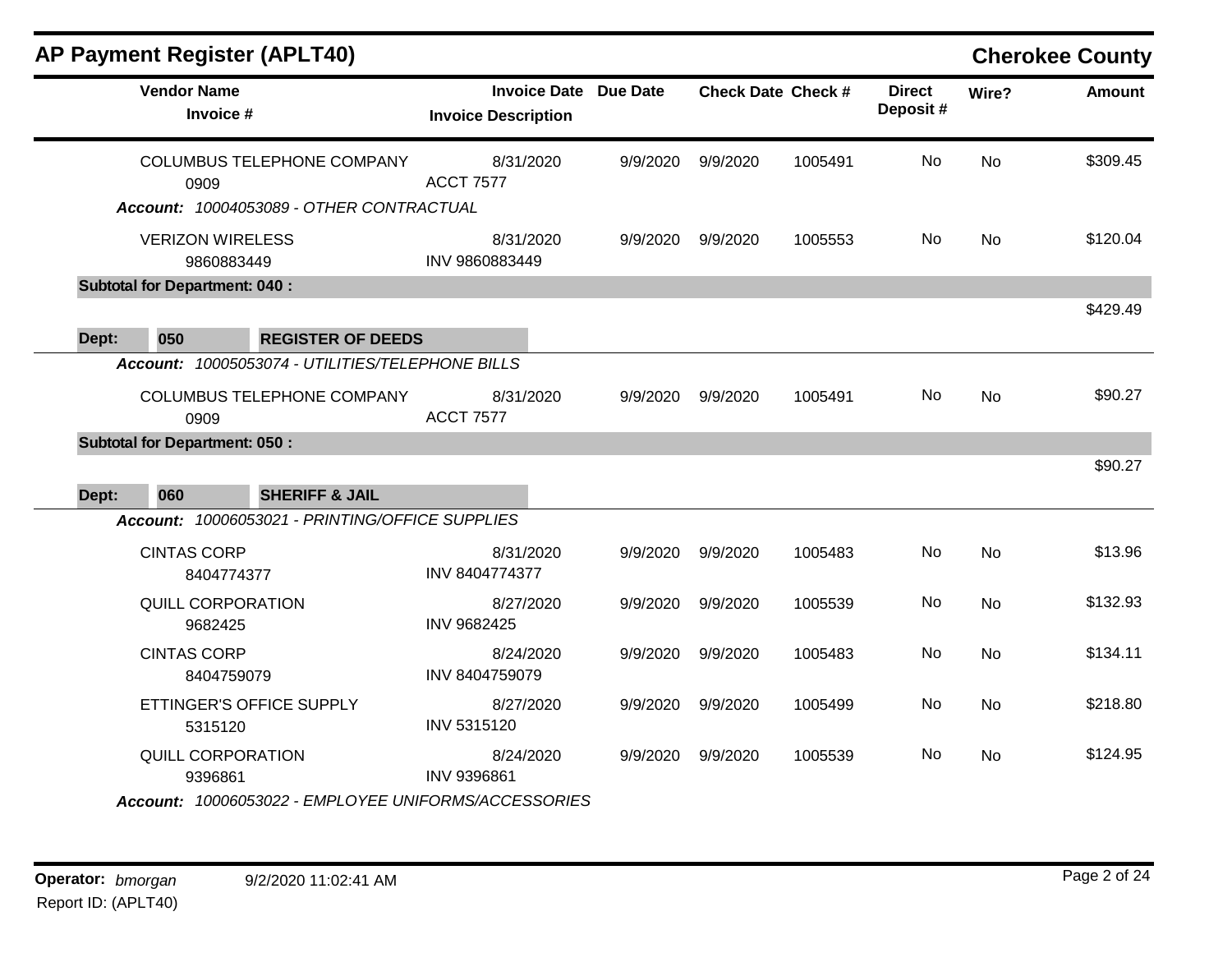| <b>AP Payment Register (APLT40)</b>                                                          |                                                            |          |                   |                           |                           |           | <b>Cherokee County</b> |
|----------------------------------------------------------------------------------------------|------------------------------------------------------------|----------|-------------------|---------------------------|---------------------------|-----------|------------------------|
| <b>Vendor Name</b><br>Invoice #                                                              | <b>Invoice Date Due Date</b><br><b>Invoice Description</b> |          |                   | <b>Check Date Check #</b> | <b>Direct</b><br>Deposit# | Wire?     | <b>Amount</b>          |
| <b>INTOXIMETERS</b><br>661928                                                                | 8/24/2020<br><b>INV 661928</b>                             | 9/9/2020 | 9/9/2020          | 1005506                   | No                        | No        | \$415.00               |
| SIRCHIE FINGER PRINT LABORATORIES<br>0455940<br>Account: 10006053025 - PARTS/VEHICLE REPAIRS | 8/24/2020<br>INV 0455940                                   | 9/9/2020 | 9/9/2020          | 1005542                   | No                        | No        | \$40.00                |
| NATALINIS AUTOMOTIVE<br>746482                                                               | 8/26/2020<br><b>INV 746482</b>                             |          | 9/9/2020 9/9/2020 | 1005529                   | No                        | No        | \$8.62                 |
| FULL SERVICE AUTOMOTIVE<br>636162                                                            | 8/24/2020<br>INV 636162                                    | 9/9/2020 | 9/9/2020          | 1005503                   | No                        | No        | \$50.00                |
| NATALINIS AUTOMOTIVE<br>746292                                                               | 8/25/2020<br><b>INV 746292</b>                             | 9/9/2020 | 9/9/2020          | 1005528                   | No.                       | No        | \$11.02                |
| JAY HATFIELD CHEVROLET<br>10814                                                              | 8/24/2020<br><b>INV 10814</b>                              | 9/9/2020 | 9/9/2020          | 1005510                   | No                        | <b>No</b> | \$273.22               |
| FULL SERVICE AUTOMOTIVE<br>636161                                                            | 8/27/2020<br>INV 636161                                    |          | 9/9/2020 9/9/2020 | 1005503                   | No                        | No        | \$221.07               |
| Account: 10006053040 - JANITORIAL SUPPLIES                                                   |                                                            |          |                   |                           |                           |           |                        |
| <b>HENRY KRAFT INC</b><br>308473                                                             | 8/24/2020<br><b>INV 308473</b>                             |          | 9/9/2020 9/9/2020 | 1005505                   | No.                       | No        | \$474.04               |
| Account: 10006053072 - GAS, ELECTRIC, WATER                                                  |                                                            |          |                   |                           |                           |           |                        |
| EMPIRE DISTRICT ELECTRIC COMPANY<br>0909 SH                                                  | 8/24/2020<br>ACCT 643108-13-7                              | 9/9/2020 | 9/9/2020          | 1005498                   | No.                       | <b>No</b> | \$5,554.12             |
| PRO SOLUTIONS, LLC<br>2020-07-030                                                            | 8/27/2020<br>INV 2020-07-030                               | 9/9/2020 | 9/9/2020          | 1005537                   | No.                       | No        | \$322.85               |
| Account: 10006053080 - MAINTENANCE/BLDGS & GROUNDS                                           |                                                            |          |                   |                           |                           |           |                        |
| <b>JOE HARDING INC</b><br>17724                                                              | 8/27/2020<br><b>INV 17724</b>                              | 9/9/2020 | 9/9/2020          | 1005513                   | No.                       | No        | \$786.50               |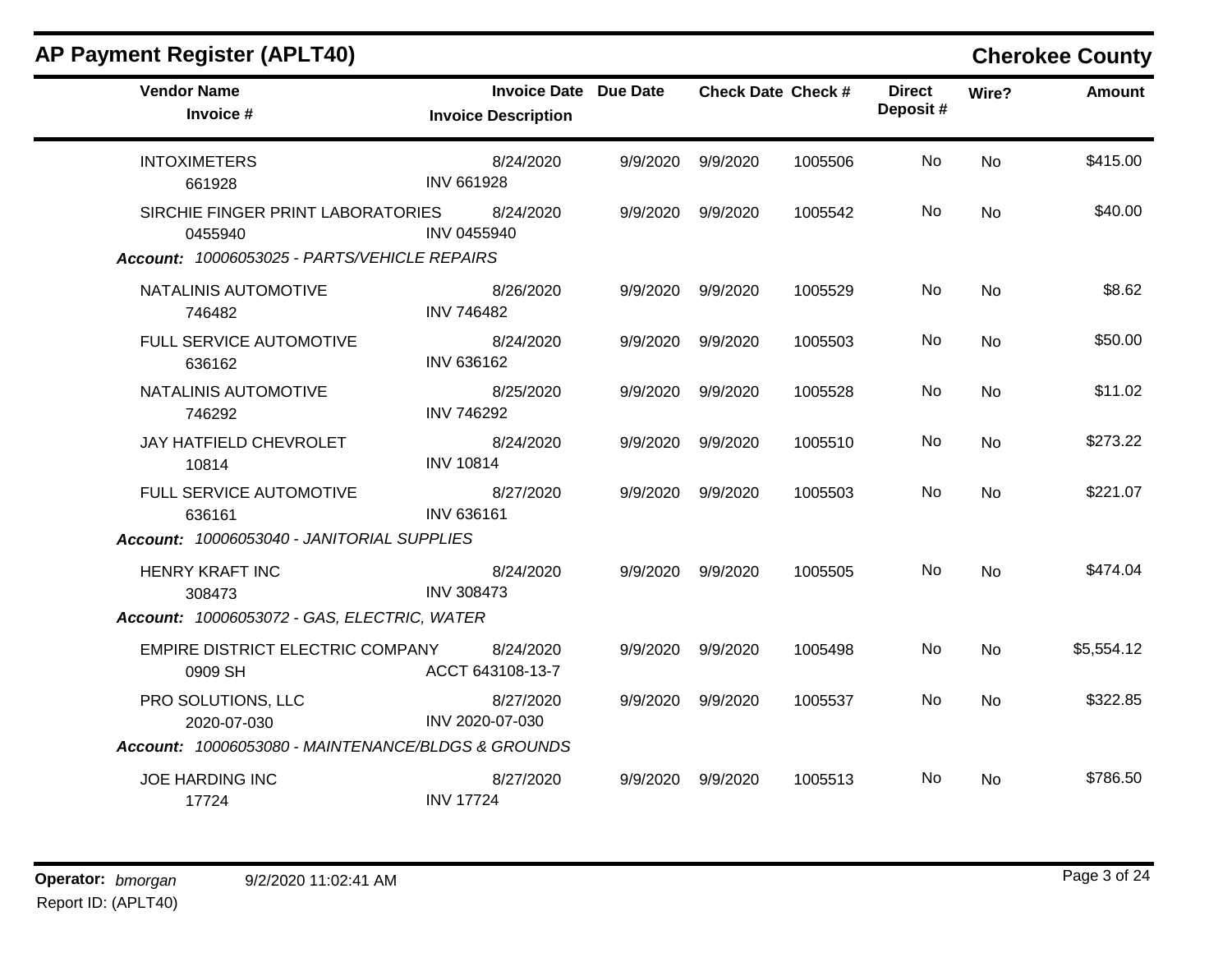| <b>Vendor Name</b><br>Invoice #                                                       | <b>Invoice Date Due Date</b><br><b>Invoice Description</b> |          |                   | <b>Check Date Check #</b> | <b>Direct</b><br>Deposit# | Wire?     | <b>Amount</b> |
|---------------------------------------------------------------------------------------|------------------------------------------------------------|----------|-------------------|---------------------------|---------------------------|-----------|---------------|
| <b>CDL ELECTRIC</b><br>W31732                                                         | 8/24/2020<br><b>INV W31732</b>                             |          | 9/9/2020 9/9/2020 | 1005470                   | No                        | <b>No</b> | \$225.00      |
| MID AMERICA PEST CONTROL, LLC<br>1380                                                 | 8/27/2020<br><b>INV 1380</b>                               | 9/9/2020 | 9/9/2020          | 1005526                   | No                        | <b>No</b> | \$75.00       |
| <b>SMC ELECTRIC SUPPLY</b><br>50360444.01<br>Account: 10006053089 - OTHER CONTRACTUAL | 8/24/2020<br>INV 50360444.01                               | 9/9/2020 | 9/9/2020          | 1005543                   | No                        | <b>No</b> | \$37.20       |
| <b>NATIONWIDE</b><br>307756875<br>Account: 10006053094 - VEHICLES                     | 8/24/2020<br>ACCT 307756875                                |          | 9/9/2020 9/9/2020 | 1005530                   | No                        | <b>No</b> | \$50.00       |
| PITTSBURG AUTO & GLASS LLC<br>3272                                                    | 8/27/2020<br><b>INV 3272</b>                               |          | 9/9/2020 9/9/2020 | 1005534                   | No.                       | <b>No</b> | \$85.00       |
| <b>TESSCO INC</b><br>222939                                                           | 8/27/2020<br><b>INV 222939</b>                             |          | 9/9/2020 9/9/2020 | 1005549                   | No                        | <b>No</b> | \$246.54      |
| Account: 10006053737 - INMATE PERSONAL ITEMS                                          |                                                            |          |                   |                           |                           |           |               |
| <b>TURNKEY CORRECTIONS</b><br>10008988                                                | 8/24/2020<br>INV 10008988                                  |          | 9/9/2020 9/9/2020 | 1005551                   | No                        | <b>No</b> | \$1,669.37    |
| <b>Account: 10006053786 - INMATE MEDICAL</b>                                          |                                                            |          |                   |                           |                           |           |               |
| SPRING RIVER MH & WELLNESS<br>0909                                                    | 8/24/2020<br><b>CASE 5474</b>                              | 9/9/2020 | 9/9/2020          | 1005544                   | No                        | <b>No</b> | \$120.00      |
| DIRECT BENEFIT SOLUTIONS<br>2019-435                                                  | 8/27/2020<br>INV 2019-435                                  |          | 9/9/2020 9/9/2020 | 1005494                   | No                        | <b>No</b> | \$569.50      |
| <b>Subtotal for Department: 060:</b>                                                  |                                                            |          |                   |                           |                           |           |               |
|                                                                                       |                                                            |          |                   |                           |                           |           | \$11,858.80   |

**Dept: 070 DISTRICT COURT**

*Account: 10007053021 - PRINTING/OFFICE SUPPLIES*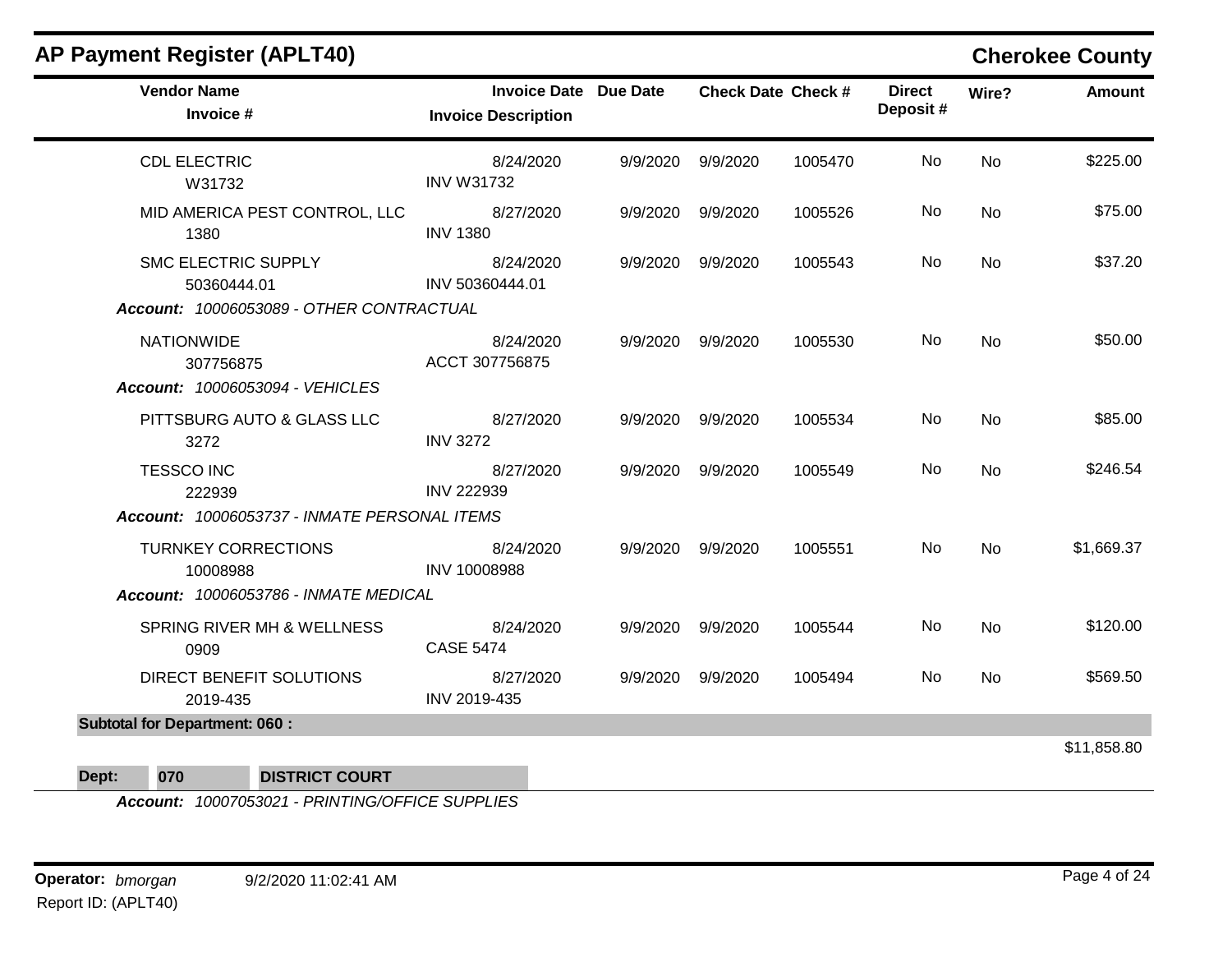| <b>Vendor Name</b><br>Invoice #            | <b>Invoice Date Due Date</b><br><b>Invoice Description</b> |          | <b>Check Date Check #</b> |         | <b>Direct</b><br>Deposit# | Wire?     | <b>Amount</b> |
|--------------------------------------------|------------------------------------------------------------|----------|---------------------------|---------|---------------------------|-----------|---------------|
| <b>TERRY CIZERLE</b><br>0909               | 8/31/2020<br>REIMB/CLEANING SUPPLIES                       | 9/9/2020 | 9/9/2020                  | 1005548 | <b>No</b>                 | <b>No</b> | \$19.53       |
| ETTINGER'S OFFICE SUPPLY<br>5314970        | 8/31/2020<br><b>INV 5314970</b>                            | 9/9/2020 | 9/9/2020                  | 1005499 | No.                       | <b>No</b> | \$95.51       |
| ETTINGER'S OFFICE SUPPLY<br>5313590        | 8/31/2020<br>INV 5313590                                   | 9/9/2020 | 9/9/2020                  | 1005499 | No.                       | <b>No</b> | \$18.71       |
| Account: 10007053028 - COMPUTER SUPPLIES   |                                                            |          |                           |         |                           |           |               |
| ADVANTAGE COMPUTER ENTERPRISES IN<br>79470 | 8/31/2020<br><b>INV 79470</b>                              | 9/9/2020 | 9/9/2020                  | 1005463 | No.                       | No        | \$75.00       |
| ADVANTAGE COMPUTER ENTERPRISES IN<br>79510 | 8/31/2020<br><b>INV 79510</b>                              | 9/9/2020 | 9/9/2020                  | 1005463 | No                        | <b>No</b> | \$37.50       |
| ADVANTAGE COMPUTER ENTERPRISES IN<br>79414 | 8/31/2020<br><b>INV 79414</b>                              | 9/9/2020 | 9/9/2020                  | 1005463 | No.                       | No        | \$37.00       |
| ADVANTAGE COMPUTER ENTERPRISES IN<br>79251 | 8/31/2020<br><b>INV 79251</b>                              | 9/9/2020 | 9/9/2020                  | 1005463 | No                        | <b>No</b> | \$37.50       |
| ADVANTAGE COMPUTER ENTERPRISES IN<br>79317 | 8/31/2020<br><b>INV 79317</b>                              | 9/9/2020 | 9/9/2020                  | 1005463 | No.                       | <b>No</b> | \$37.50       |
| Account: 10007053074 - TELEPHONE BILLS     |                                                            |          |                           |         |                           |           |               |
| COLUMBUS TELEPHONE COMPANY<br>0909         | 8/31/2020<br><b>ACCT 7577</b>                              | 9/9/2020 | 9/9/2020                  | 1005491 | No.                       | <b>No</b> | \$525.98      |
| Account: 10007053089 - OTHER CONTRACTUAL   |                                                            |          |                           |         |                           |           |               |
| <b>CANDACE BREWSTER GAYOSO</b><br>0909     | 8/24/2020<br>MONTHLY ATTY/CO CONTRACT                      | 9/9/2020 | 9/9/2020                  | 1005468 | <b>No</b>                 | <b>No</b> | \$2,750.00    |
| JOANNA L DERFELT<br>0909                   | 8/24/2020<br>MONTHLY ATTY/CO CONTRACT                      | 9/9/2020 | 9/9/2020                  | 1005512 | No.                       | <b>No</b> | \$2,750.00    |
| <b>DOUGLAS ROPER STEELE</b><br>0909        | 8/24/2020<br>MONTHLY ATTY/CO CONTRACT                      | 9/9/2020 | 9/9/2020                  | 1005495 | No.                       | <b>No</b> | \$2,750.00    |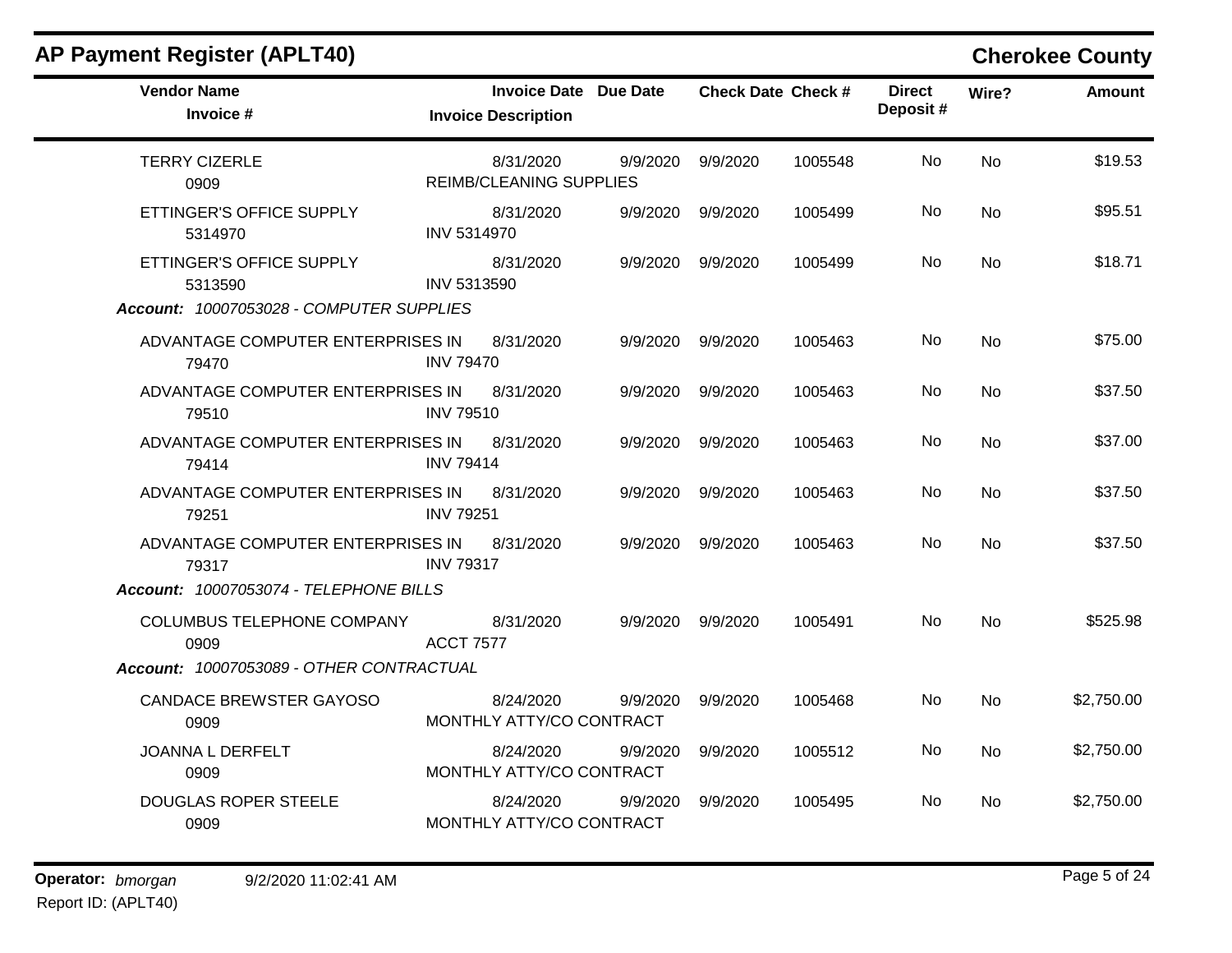|                               |                                                                                                                                                                                                                                                                                                                                                              |                                                          |                                                                                                                        |                                      |           | <b>Cherokee County</b> |
|-------------------------------|--------------------------------------------------------------------------------------------------------------------------------------------------------------------------------------------------------------------------------------------------------------------------------------------------------------------------------------------------------------|----------------------------------------------------------|------------------------------------------------------------------------------------------------------------------------|--------------------------------------|-----------|------------------------|
| <b>Invoice Description</b>    |                                                                                                                                                                                                                                                                                                                                                              |                                                          |                                                                                                                        | <b>Direct</b><br>Deposit#            | Wire?     | <b>Amount</b>          |
| 8/24/2020                     | 9/9/2020                                                                                                                                                                                                                                                                                                                                                     | 9/9/2020                                                 | 1005522                                                                                                                | No.                                  | No        | \$2,750.00             |
|                               |                                                                                                                                                                                                                                                                                                                                                              |                                                          |                                                                                                                        |                                      |           |                        |
|                               |                                                                                                                                                                                                                                                                                                                                                              |                                                          |                                                                                                                        |                                      |           | \$11,884.23            |
|                               |                                                                                                                                                                                                                                                                                                                                                              |                                                          |                                                                                                                        |                                      |           |                        |
| 8/31/2020<br>INV 4059750901   |                                                                                                                                                                                                                                                                                                                                                              |                                                          | 1005482                                                                                                                | No.                                  | <b>No</b> | \$74.61                |
| 8/24/2020<br>INV 5313700      | 9/9/2020                                                                                                                                                                                                                                                                                                                                                     | 9/9/2020                                                 | 1005499                                                                                                                | No                                   | <b>No</b> | \$151.86               |
| 8/24/2020<br>INV 4059153696   | 9/9/2020                                                                                                                                                                                                                                                                                                                                                     | 9/9/2020                                                 | 1005482                                                                                                                | No                                   | <b>No</b> | \$41.91                |
|                               |                                                                                                                                                                                                                                                                                                                                                              |                                                          |                                                                                                                        |                                      |           |                        |
| 8/24/2020<br>INV 2020-07-031  | 9/9/2020                                                                                                                                                                                                                                                                                                                                                     | 9/9/2020                                                 | 1005537                                                                                                                | No                                   | <b>No</b> | \$10.05                |
| 8/24/2020<br>ACCT 305532-35-0 | 9/9/2020                                                                                                                                                                                                                                                                                                                                                     | 9/9/2020                                                 | 1005498                                                                                                                | No                                   | No        | \$3,221.41             |
|                               |                                                                                                                                                                                                                                                                                                                                                              |                                                          |                                                                                                                        |                                      |           |                        |
| 8/31/2020<br><b>ACCT 7577</b> |                                                                                                                                                                                                                                                                                                                                                              |                                                          | 1005491                                                                                                                | No                                   | <b>No</b> | \$1,038.86             |
|                               |                                                                                                                                                                                                                                                                                                                                                              |                                                          |                                                                                                                        |                                      |           |                        |
| 8/24/2020                     |                                                                                                                                                                                                                                                                                                                                                              |                                                          | 1005490                                                                                                                | No.                                  | No        | \$13,788.00            |
|                               |                                                                                                                                                                                                                                                                                                                                                              |                                                          |                                                                                                                        |                                      |           |                        |
| <b>TRANS A417039</b>          |                                                                                                                                                                                                                                                                                                                                                              |                                                          |                                                                                                                        |                                      |           | \$34.93                |
|                               | Account: 10008053040 - JANITORIAL SUPPLIES<br>Account: 10008053072 - GAS, ELECTRIC, WATER<br><b>EMPIRE DISTRICT ELECTRIC COMPANY</b><br>Account: 10008053074 - UTILITIES/TELEPHONE BILLS<br>Account: 10008053078 - LEGAL PRINTING/ADVERTISING<br>Account: 10008053080 - MAINTENANCE/BLDGS & GROUNDS<br>8/31/2020<br>Account: 10008053089 - OTHER CONTRACTUAL | <b>Invoice Date Due Date</b><br>MONTHLY ATTY/CO CONTRACT | 9/9/2020 9/9/2020<br>9/9/2020 9/9/2020<br>9/9/2020 9/9/2020<br>LEGAL NOTICES/DELINQUENT TAXES X 3<br>9/9/2020 9/9/2020 | <b>Check Date Check #</b><br>1005550 | No.       | <b>No</b>              |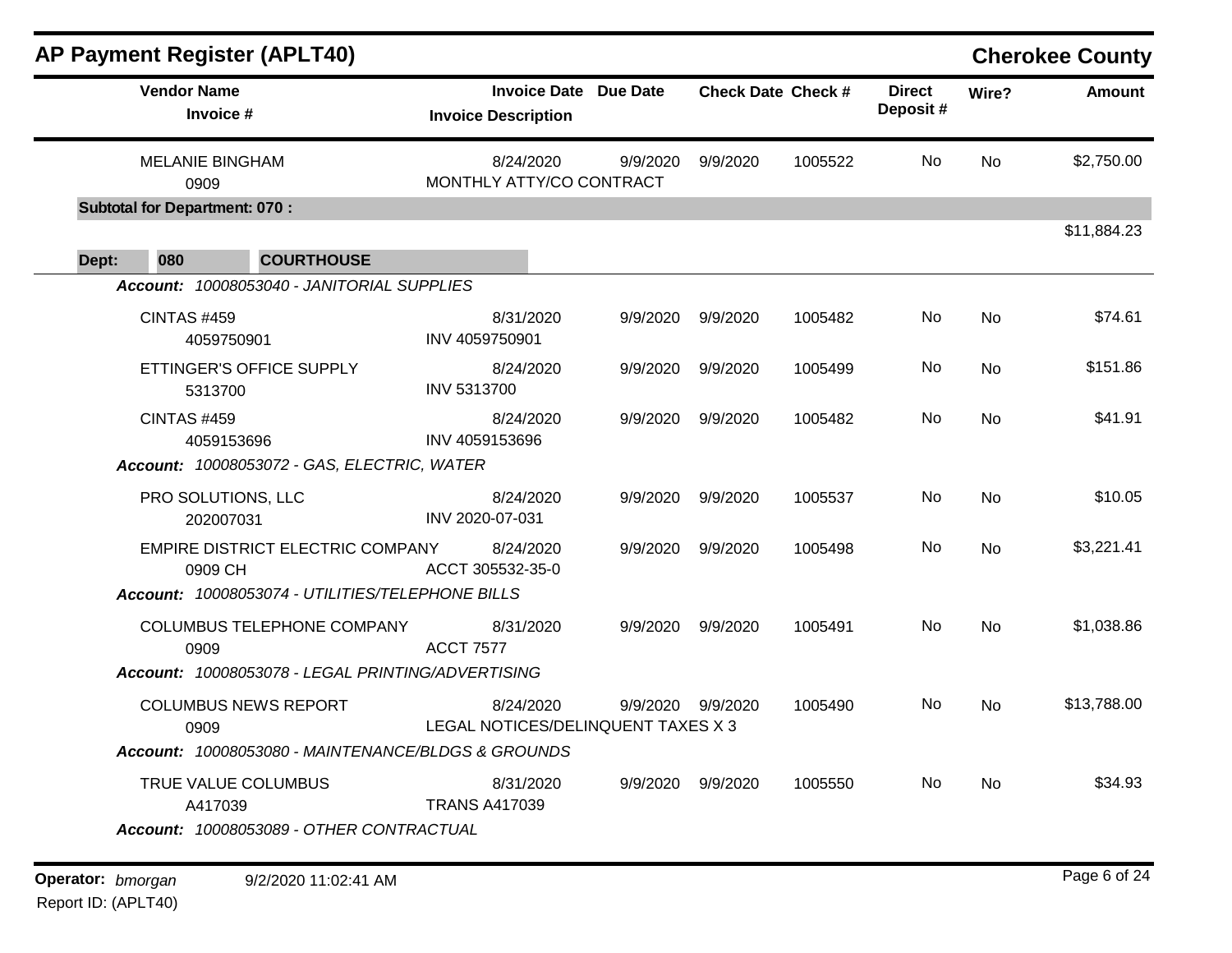|       | AP Payment Register (APLT40)                    |                                                            |          |          |                           |                           |           | <b>Cherokee County</b> |
|-------|-------------------------------------------------|------------------------------------------------------------|----------|----------|---------------------------|---------------------------|-----------|------------------------|
|       | <b>Vendor Name</b><br>Invoice #                 | <b>Invoice Date Due Date</b><br><b>Invoice Description</b> |          |          | <b>Check Date Check #</b> | <b>Direct</b><br>Deposit# | Wire?     | <b>Amount</b>          |
|       | <b>FORENSIC MEDICAL</b><br>15934                | 8/24/2020<br><b>INV 15934</b>                              | 9/9/2020 | 9/9/2020 | 1005502                   | No                        | <b>No</b> | \$4,240.00             |
|       | <b>MENSE CPA FIRM, LLC</b><br>5595              | 8/31/2020<br><b>INV 5595</b>                               | 9/9/2020 | 9/9/2020 | 1005523                   | No                        | No        | \$5,775.00             |
|       | <b>KENNETH E MAXTON</b><br>0909                 | 8/26/2020<br><b>CORONER BILLING</b>                        | 9/9/2020 | 9/9/2020 | 1005518                   | No                        | No        | \$320.00               |
|       | <b>Subtotal for Department: 080:</b>            |                                                            |          |          |                           |                           |           |                        |
| Dept: | 090                                             | <b>EMERGENCY PREPAREDNESS</b>                              |          |          |                           |                           |           | \$28,696.63            |
|       | Account: 10009053072 - GAS, ELECTRIC, WATER     |                                                            |          |          |                           |                           |           |                        |
|       | <b>EMPIRE DISTRICT ELECTRIC COMPANY</b><br>0909 | 8/24/2020<br>ACCT 122003-60-1                              | 9/9/2020 | 9/9/2020 | 1005498                   | No                        | <b>No</b> | \$111.05               |
|       | Account: 10009053074 - TELEPHONE BILLS          |                                                            |          |          |                           |                           |           |                        |
|       | COLUMBUS TELEPHONE COMPANY<br>0909              | 8/31/2020<br><b>ACCT 7577</b>                              | 9/9/2020 | 9/9/2020 | 1005491                   | No                        | No        | \$86.53                |
|       | <b>Subtotal for Department: 090:</b>            |                                                            |          |          |                           |                           |           |                        |
|       |                                                 |                                                            |          |          |                           |                           |           | \$197.58               |
| Dept: | 095<br><b>HUMAN RESOURCE</b>                    |                                                            |          |          |                           |                           |           |                        |
|       | Account: 10009553074 - TELEPHONE BILLS          |                                                            |          |          |                           |                           |           |                        |
|       | COLUMBUS TELEPHONE COMPANY<br>0909              | 8/31/2020<br><b>ACCT 7577</b>                              | 9/9/2020 | 9/9/2020 | 1005491                   | No                        | No        | \$39.87                |
|       | <b>Subtotal for Department: 095:</b>            |                                                            |          |          |                           |                           |           |                        |
| Dept: | 150<br><b>COMPUTER PROGRAMMING</b>              |                                                            |          |          |                           |                           |           | \$39.87                |
|       | Account: 10015053074 - TELEPHONE BILLS          |                                                            |          |          |                           |                           |           |                        |
|       | COLUMBUS TELEPHONE COMPANY<br>0909              | 8/31/2020<br><b>ACCT 7577</b>                              | 9/9/2020 | 9/9/2020 | 1005491                   | No                        | No        | \$121.00               |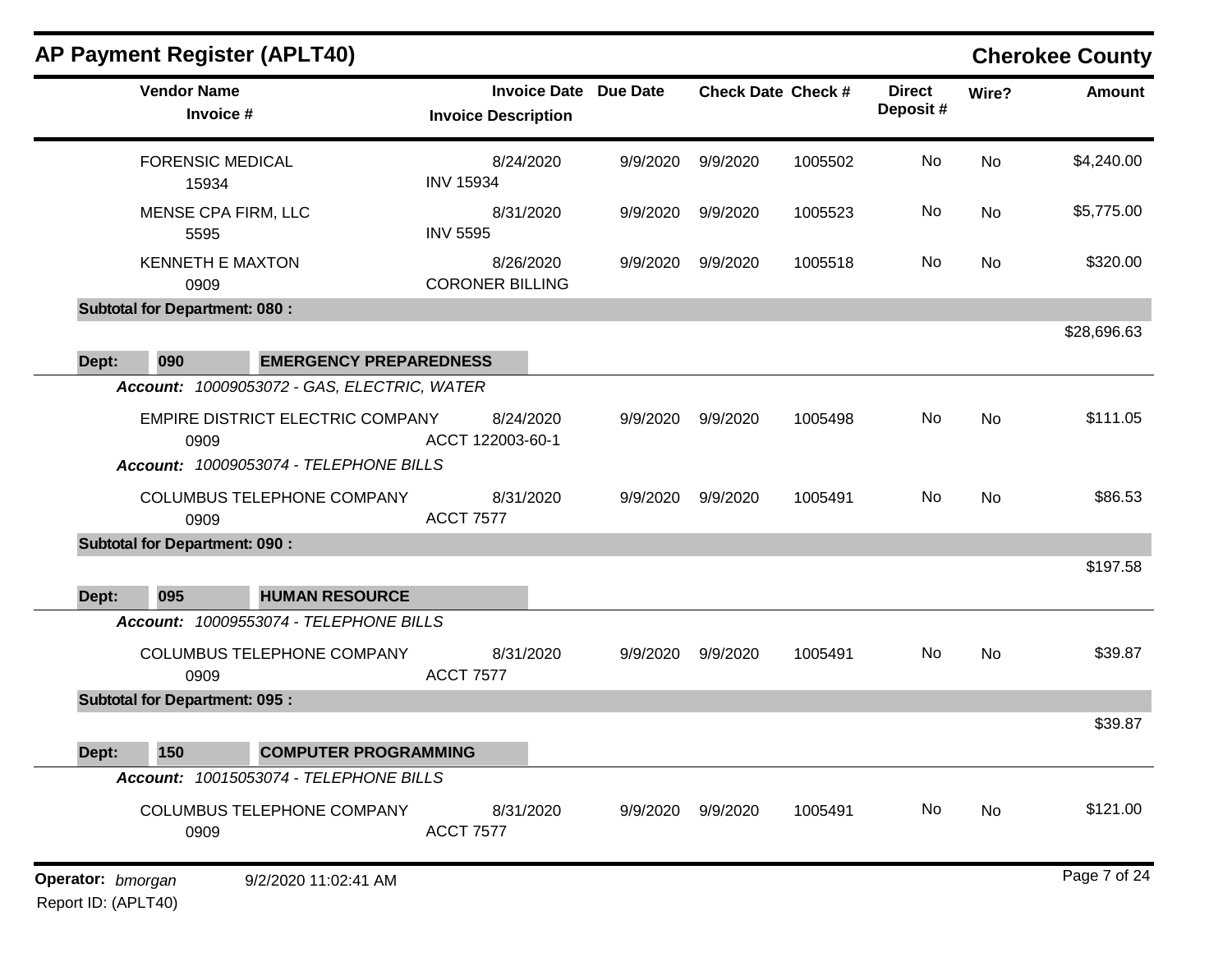|                   |                                      | <b>AP Payment Register (APLT40)</b>      |                     |                                                            |          |                           |         |                           |           | <b>Cherokee County</b> |
|-------------------|--------------------------------------|------------------------------------------|---------------------|------------------------------------------------------------|----------|---------------------------|---------|---------------------------|-----------|------------------------|
|                   | <b>Vendor Name</b><br>Invoice #      |                                          |                     | <b>Invoice Date Due Date</b><br><b>Invoice Description</b> |          | <b>Check Date Check #</b> |         | <b>Direct</b><br>Deposit# | Wire?     | <b>Amount</b>          |
|                   |                                      | Account: 10015053089 - OTHER CONTRACTUAL |                     |                                                            |          |                           |         |                           |           |                        |
|                   | <b>STRONGHOLD DATA</b>               |                                          |                     | 9/2/2020                                                   | 9/9/2020 | 9/9/2020                  | 1005546 | No                        | No        | \$4,916.60             |
|                   | 33645                                |                                          | <b>INV 33645</b>    |                                                            |          |                           |         |                           |           |                        |
|                   | <b>Subtotal for Department: 150:</b> |                                          |                     |                                                            |          |                           |         |                           |           |                        |
|                   |                                      |                                          |                     |                                                            |          |                           |         |                           |           | \$5,037.60             |
| Dept:             | 180                                  | <b>GENEOLOGY SOCIETY</b>                 |                     |                                                            |          |                           |         |                           |           |                        |
|                   |                                      | Account: 10018053089 - OTHER CONTRACTUAL |                     |                                                            |          |                           |         |                           |           |                        |
|                   | <b>CCKG-H SOCIETY INC</b>            |                                          |                     | 8/24/2020                                                  | 9/9/2020 | 9/9/2020                  | 1005469 | No                        | <b>No</b> | \$2,000.00             |
|                   | 0909                                 |                                          |                     | <b>QUARTERLY DISTRIBUTION</b>                              |          |                           |         |                           |           |                        |
|                   | <b>Subtotal for Department: 180:</b> |                                          |                     |                                                            |          |                           |         |                           |           | \$2,000.00             |
| Dept:             | 190                                  | 911 MAPPING                              |                     |                                                            |          |                           |         |                           |           |                        |
|                   |                                      | Account: 10019053074 - TELEPHONE BILLS   |                     |                                                            |          |                           |         |                           |           |                        |
|                   |                                      | COLUMBUS TELEPHONE COMPANY               |                     | 8/31/2020                                                  | 9/9/2020 | 9/9/2020                  | 1005491 | No                        | <b>No</b> | \$91.40                |
|                   | 0909                                 |                                          | <b>ACCT 7577</b>    |                                                            |          |                           |         |                           |           |                        |
|                   | <b>Subtotal for Department: 190:</b> |                                          |                     |                                                            |          |                           |         |                           |           |                        |
|                   |                                      |                                          |                     |                                                            |          |                           |         |                           |           | \$91.40                |
| Dept:             | 230                                  | <b>ECONOMIC DEVELOPMENT</b>              |                     |                                                            |          |                           |         |                           |           |                        |
|                   |                                      | Account: 10023053089 - OTHER CONTRACTUAL |                     |                                                            |          |                           |         |                           |           |                        |
|                   |                                      | CHEROKEE COUNTY ECONOMIC DEVELOP         |                     | 8/24/2020                                                  | 9/9/2020 | 9/9/2020                  | 1005478 | No.                       | <b>No</b> | \$13,750.00            |
|                   | 0909                                 |                                          |                     | <b>QUARTERLY DISTRIBUTION</b>                              |          |                           |         |                           |           |                        |
|                   | <b>Subtotal for Department: 230:</b> |                                          |                     |                                                            |          |                           |         |                           |           | \$13,750.00            |
| Dept:             | 360                                  | <b>RURAL OPPORTUNITY ZONE</b>            |                     |                                                            |          |                           |         |                           |           |                        |
|                   |                                      | Account: 10036053102 - ROZ EXPENSES      |                     |                                                            |          |                           |         |                           |           |                        |
|                   |                                      | KANSAS DEPARTMENT OF COMMERCE            |                     | 8/26/2020                                                  |          |                           | 1005516 | No                        | No        | \$6,000.00             |
|                   | <b>ROZ 8095</b>                      |                                          | <b>INV ROZ 8095</b> |                                                            | 9/9/2020 | 9/9/2020                  |         |                           |           |                        |
|                   |                                      |                                          |                     |                                                            |          |                           |         |                           |           |                        |
| Operator: bmorgan |                                      | 9/2/2020 11:02:41 AM                     |                     |                                                            |          |                           |         |                           |           | Page 8 of 24           |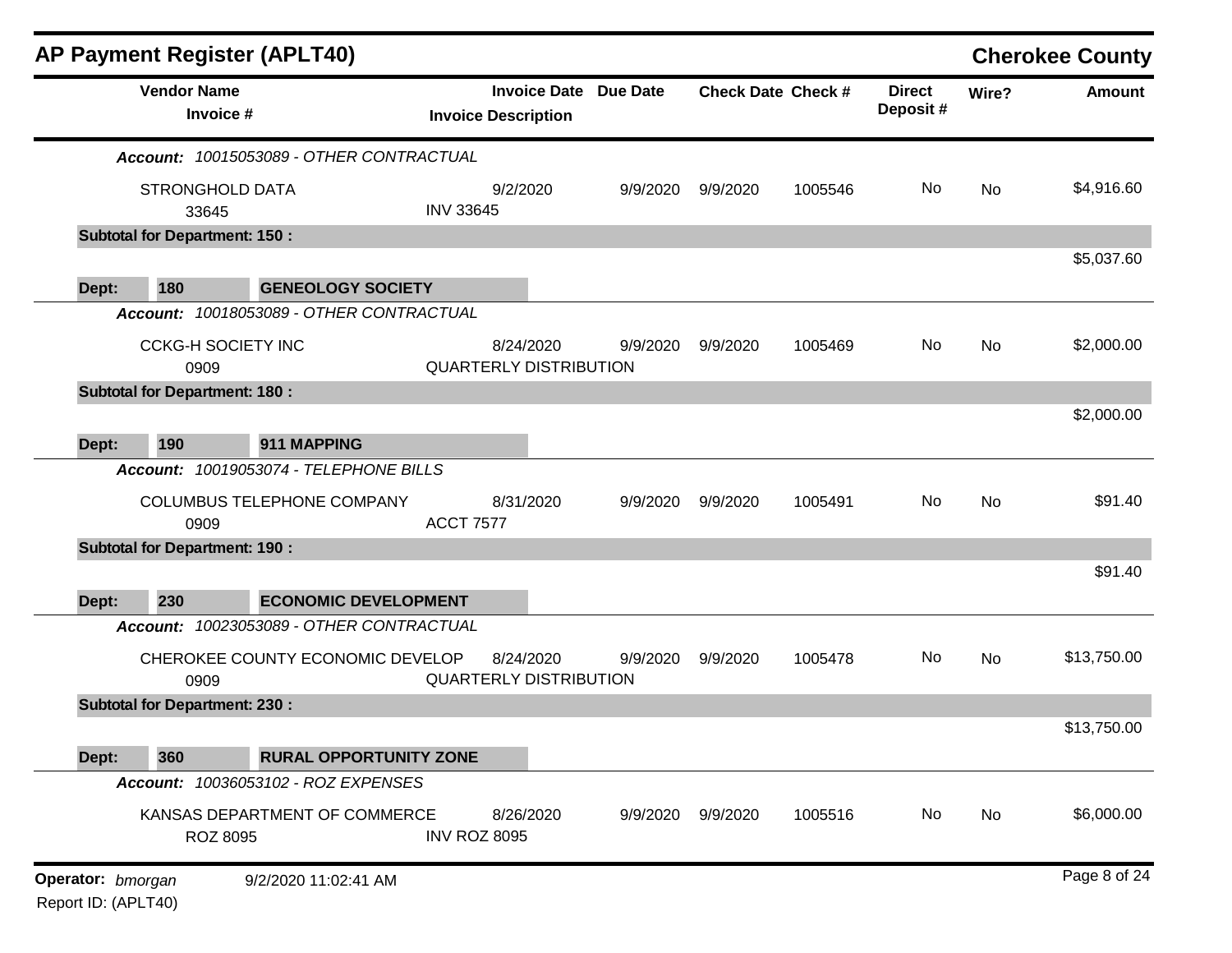|       |     | <b>AP Payment Register (APLT40)</b>  |                                                            |          |                   |                           |                           |       | <b>Cherokee County</b> |
|-------|-----|--------------------------------------|------------------------------------------------------------|----------|-------------------|---------------------------|---------------------------|-------|------------------------|
|       |     | <b>Vendor Name</b><br>Invoice #      | <b>Invoice Date Due Date</b><br><b>Invoice Description</b> |          |                   | <b>Check Date Check #</b> | <b>Direct</b><br>Deposit# | Wire? | <b>Amount</b>          |
|       |     | <b>Subtotal for Department: 360:</b> |                                                            |          |                   |                           |                           |       | \$6,000.00             |
|       |     | <b>Subtotal for Fund: 100:</b>       |                                                            |          |                   |                           |                           |       |                        |
| Fund: | 110 | <b>ROAD AND BRIDGE</b>               |                                                            |          |                   |                           |                           |       | \$80,502.26            |
| Dept: | 000 | <b>NON-DEPARTMENTAL</b>              |                                                            |          |                   |                           |                           |       |                        |
|       |     | Account: 11000053031 - DIESEL FUEL   |                                                            |          |                   |                           |                           |       |                        |
|       |     | MFA OIL - NEOSHO 1055<br>1808121 HWY | 8/27/2020<br>INV #1808121                                  | 9/9/2020 | 9/9/2020          | 1005524                   | No                        | No    | \$396.78               |
|       |     | MFA OIL - NEOSHO 1055<br>1800859 HWY | 8/19/2020<br>INV #1800859                                  | 9/9/2020 | 9/9/2020          | 1005524                   | No                        | No    | \$428.26               |
|       |     | MFA OIL - NEOSHO 1055<br>1811018 HWY | 8/31/2020<br>INV #1811018                                  | 9/9/2020 | 9/9/2020          | 1005524                   | No                        | No    | \$407.14               |
|       |     | MFA OIL - NEOSHO 1055<br>1805278 HWY | 8/24/2020<br>INV #1805278                                  | 9/9/2020 | 9/9/2020          | 1005524                   | No                        | No    | \$353.76               |
|       |     | MFA OIL - NEOSHO 1055<br>1802155 HWY | 8/20/2020<br>INV #1802155                                  | 9/9/2020 | 9/9/2020          | 1005524                   | No                        | No    | \$426.89               |
|       |     | MFA OIL - NEOSHO 1055<br>1805404 HWY | 8/24/2020<br>INV #1805404                                  | 9/9/2020 | 9/9/2020          | 1005524                   | No                        | No    | \$426.14               |
|       |     | MFA OIL - NEOSHO 1055<br>1805405 HWY | 8/24/2020<br>INV #1805405                                  | 9/9/2020 | 9/9/2020          | 1005524                   | No                        | No    | \$1,346.76             |
|       |     | MFA OIL - NEOSHO 1055<br>1808404 HWY | 8/27/2020<br>INV #1808404                                  | 9/9/2020 | 9/9/2020          | 1005524                   | No                        | No    | \$393.60               |
|       |     | MFA OIL - NEOSHO 1055<br>1811029 HWY | 8/31/2020<br>INV #1811029                                  |          | 9/9/2020 9/9/2020 | 1005524                   | No                        | No    | \$302.51               |
|       |     | MFA OIL - NEOSHO 1055<br>1811020 HWY | 8/31/2020<br>INV #1811020                                  | 9/9/2020 | 9/9/2020          | 1005524                   | No                        | No    | \$374.38               |

**Operator:** bmorgan 9/2/2020 11:02:41 AM **big and the contract of the Contract Contract Page 9 of 24 big and Page 9 of 24**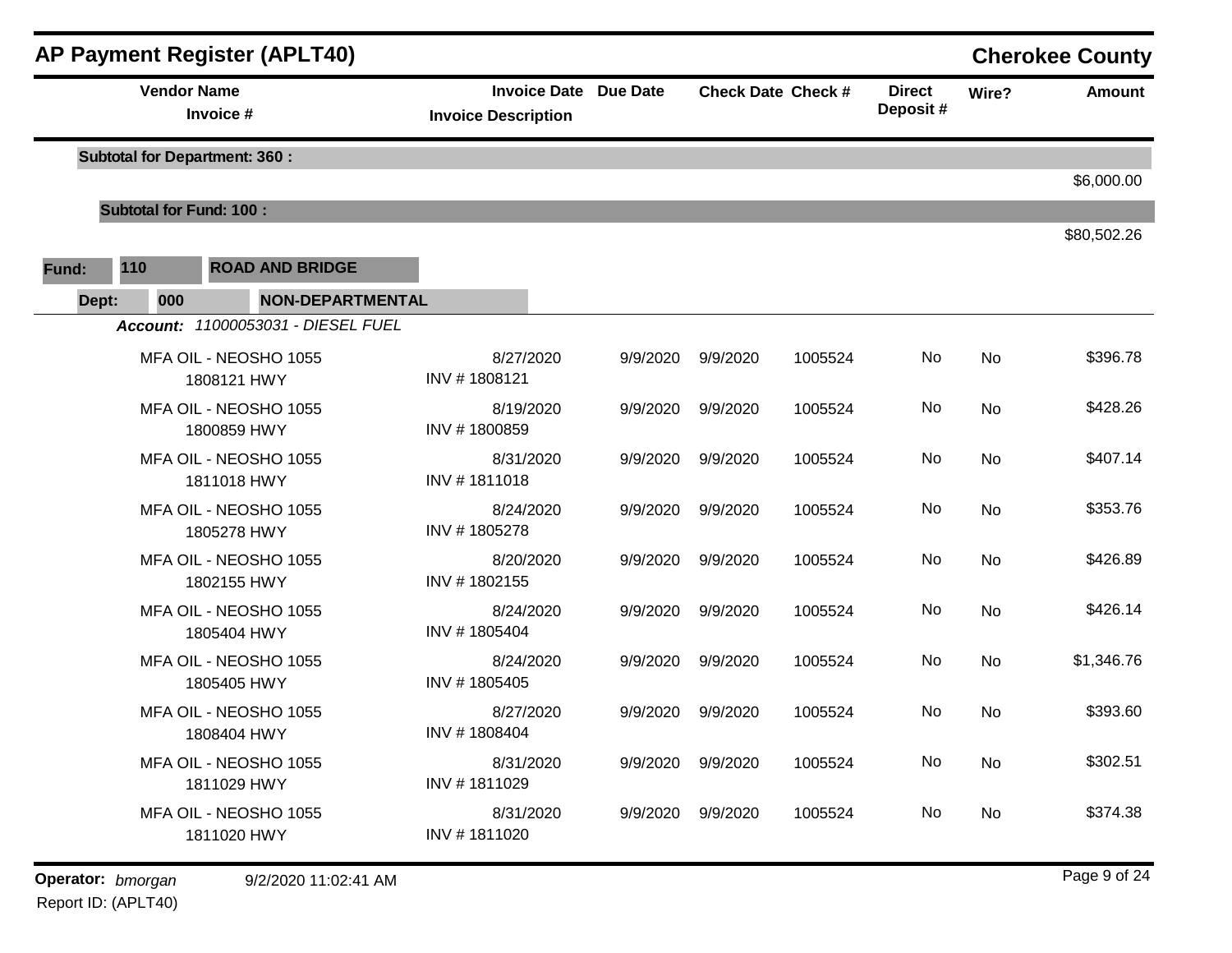| <b>AP Payment Register (APLT40)</b>                                                   |               |                                                            |          |                           |         |                           |                | <b>Cherokee County</b> |
|---------------------------------------------------------------------------------------|---------------|------------------------------------------------------------|----------|---------------------------|---------|---------------------------|----------------|------------------------|
| <b>Vendor Name</b><br>Invoice #                                                       |               | <b>Invoice Date Due Date</b><br><b>Invoice Description</b> |          | <b>Check Date Check #</b> |         | <b>Direct</b><br>Deposit# | Wire?          | <b>Amount</b>          |
| <b>Account: 11000053033 - TIRES</b>                                                   |               |                                                            |          |                           |         |                           |                |                        |
| PURCELL TIRE & RUBBER COMPANY<br>2641967 HWY                                          | INV # 2641967 | 8/26/2020                                                  |          | 9/9/2020 9/9/2020         | 1005538 | No.                       | No             | \$205.00               |
| PURCELL TIRE & RUBBER COMPANY<br>2641880 HWY<br><b>Account: 11000053034 - ASPHALT</b> | INV # 2641880 | 8/25/2020                                                  | 9/9/2020 | 9/9/2020                  | 1005538 | No.                       | N <sub>o</sub> | \$1,399.38             |
| BLEVINS ASPHALT CONSTRUCTION CO INC 8/17/2020<br>4858 HWY                             | INV #4858     |                                                            |          | 9/9/2020 9/9/2020         | 1005466 | No.                       | No.            | \$297.83               |
| Account: 11000053042 - BREAKROOM SUPPLIES                                             |               |                                                            |          |                           |         |                           |                |                        |
| APPLEMARKET<br>3798321 HWY                                                            | INV #3798321  | 8/20/2020                                                  |          | 9/9/2020 9/9/2020         | 1005464 | No.                       | <b>No</b>      | \$3.87                 |
| SAFETY FIRST SUPPLY CO LLC<br>20-71669B HWY                                           |               | 8/19/2020<br>INV # 20-71669B                               |          | 9/9/2020 9/9/2020         | 1005541 | No.                       | No.            | \$399.60               |
| Account: 11000053074 - UTILITIES/TELEPHONE BILLS                                      |               |                                                            |          |                           |         |                           |                |                        |
| <b>KANSAS GAS SERVICE</b><br>510738202155527000 HWY 6                                 |               | 8/20/2020<br>INV #510738202155527000                       | 9/9/2020 | 9/9/2020                  | 1005517 | No.                       | <b>No</b>      | \$61.60                |
| <b>CITY OF COLUMBUS</b><br>08-88010-00 HWY 15                                         |               | 8/27/2020<br>ACCT#08-88010-00                              | 9/9/2020 | 9/9/2020                  | 1005485 | No.                       | No             | \$120.00               |
| COLUMBUS TELEPHONE COMPANY<br>#2586                                                   | #2586         | 9/1/2020                                                   | 9/9/2020 | 9/9/2020                  | 1005491 | No                        | <b>No</b>      | \$190.20               |
| <b>KANSAS GAS SERVICE</b><br>510148149119141118 HWY 11                                |               | 8/20/2020<br>INV # 510148149119141118                      | 9/9/2020 | 9/9/2020                  | 1005517 | No.                       | No             | \$58.82                |
| Account: 11000053079 - MACHINERY/EQUIPMENT                                            |               |                                                            |          |                           |         |                           |                |                        |
| NATALINIS AUTOMOTIVE<br>746665 HWY                                                    | INV #746665   | 8/27/2020                                                  | 9/9/2020 | 9/9/2020                  | 1005529 | No.                       | <b>No</b>      | \$66.98                |
| <b>FARMERS COOPERATIVE ASSOCIATION</b><br>283137 HWY                                  | INV #283137   | 8/31/2020                                                  | 9/9/2020 | 9/9/2020                  | 1005500 | No.                       | No             | \$10.99                |
|                                                                                       |               |                                                            |          |                           |         |                           |                |                        |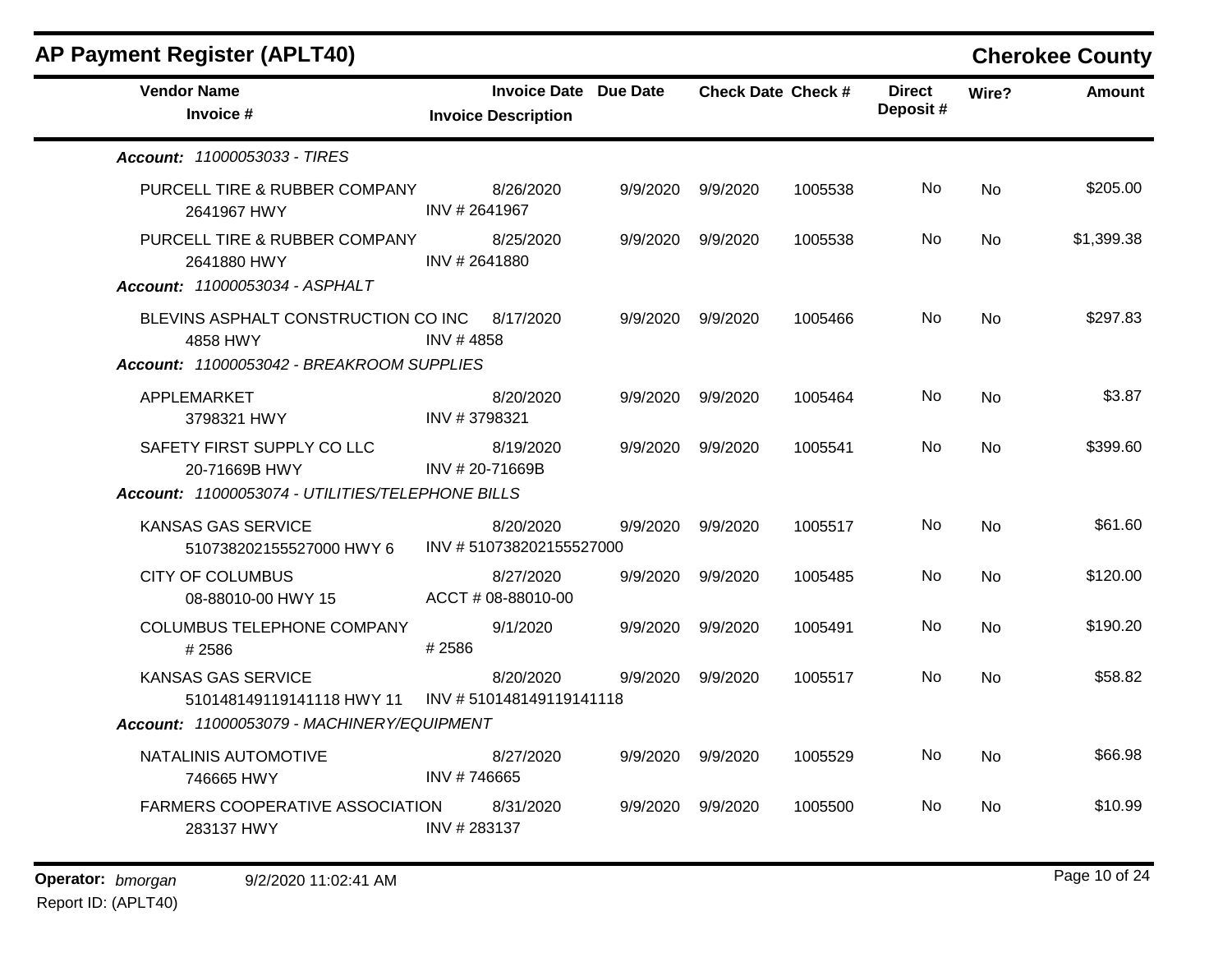| <b>AP Payment Register (APLT40)</b>                         |                                                            |          |                   |                           |                           |           | <b>Cherokee County</b> |
|-------------------------------------------------------------|------------------------------------------------------------|----------|-------------------|---------------------------|---------------------------|-----------|------------------------|
| <b>Vendor Name</b><br>Invoice #                             | <b>Invoice Date Due Date</b><br><b>Invoice Description</b> |          |                   | <b>Check Date Check #</b> | <b>Direct</b><br>Deposit# | Wire?     | <b>Amount</b>          |
| NATALINIS AUTOMOTIVE<br>745920 HWY                          | 8/19/2020<br>INV #745920                                   | 9/9/2020 | 9/9/2020          | 1005528                   | No                        | <b>No</b> | \$171.86               |
| <b>GENERAL MACHINERY OF PITTSBURG</b><br><b>INV5840 HWY</b> | 8/14/2020<br><b>INV # INV5840</b>                          | 9/9/2020 | 9/9/2020          | 1005504                   | No                        | No        | \$259.43               |
| O'REILLY AUTO PARTS<br>4083-415388 HWY                      | 8/24/2020<br>INV #4083-415388                              | 9/9/2020 | 9/9/2020          | 1005531                   | No                        | No        | \$11.99                |
| <b>MHC</b><br>T00285600870306 HWY                           | 8/20/2020<br>INV #T00285600870306                          | 9/9/2020 | 9/9/2020          | 1005525                   | No                        | <b>No</b> | \$352.40               |
| <b>FARMERS COOPERATIVE ASSOCIATION</b><br>282400 HWY        | 8/21/2020<br>INV #282400                                   | 9/9/2020 | 9/9/2020          | 1005500                   | No                        | <b>No</b> | \$21.99                |
| NATALINIS AUTOMOTIVE<br>746414 HWY                          | 8/25/2020<br>INV #746414                                   | 9/9/2020 | 9/9/2020          | 1005528                   | No                        | No        | \$30.25                |
| <b>RICK MARTIN</b><br><b>RICK MARTIN</b>                    | 8/24/2020<br><b>BOOT REPLACEMENT</b>                       | 9/9/2020 | 9/9/2020          | 1005540                   | No                        | <b>No</b> | \$200.00               |
| NATALINIS AUTOMOTIVE<br>746158 HWY                          | 8/21/2020<br>INV #746158                                   | 9/9/2020 | 9/9/2020          | 1005528                   | No                        | <b>No</b> | \$14.18                |
| <b>FARMERS COOPERATIVE ASSOCIATION</b><br>282781 HWY        | 8/26/2020<br>INV #282781                                   | 9/9/2020 | 9/9/2020          | 1005500                   | No                        | <b>No</b> | \$11.80                |
| <b>FLEETPRIDE</b><br>58390373 HWY                           | 8/27/2020<br>INV #58390373                                 | 9/9/2020 | 9/9/2020          | 1005501                   | No                        | No        | \$108.45               |
| <b>JAMES REEVES</b><br><b>JAMES REEVES</b>                  | 8/24/2020<br><b>BOOT REPLACEMENT</b>                       | 9/9/2020 | 9/9/2020          | 1005507                   | No                        | <b>No</b> | \$200.00               |
| <b>MHC</b><br>T00285600870450 HWY                           | 8/21/2020<br>INV #T00285600870450                          | 9/9/2020 | 9/9/2020          | 1005525                   | No                        | No        | \$25.90                |
| <b>CHCSEK PITTSBURG FQHC</b><br>0001 HWY                    | 8/21/2020<br>INV # 0001                                    |          | 9/9/2020 9/9/2020 | 1005474                   | No                        | No        | \$65.00                |
| JOPLIN FREIGHTLINER SALES INC<br>59589906 HWY               | 8/26/2020<br>INV #59589906                                 | 9/9/2020 | 9/9/2020          | 1005515                   | No                        | No        | \$120.83               |
| Operator: bmorgan<br>9/2/2020 11:02:41 AM                   |                                                            |          |                   |                           |                           |           | Page 11 of 24          |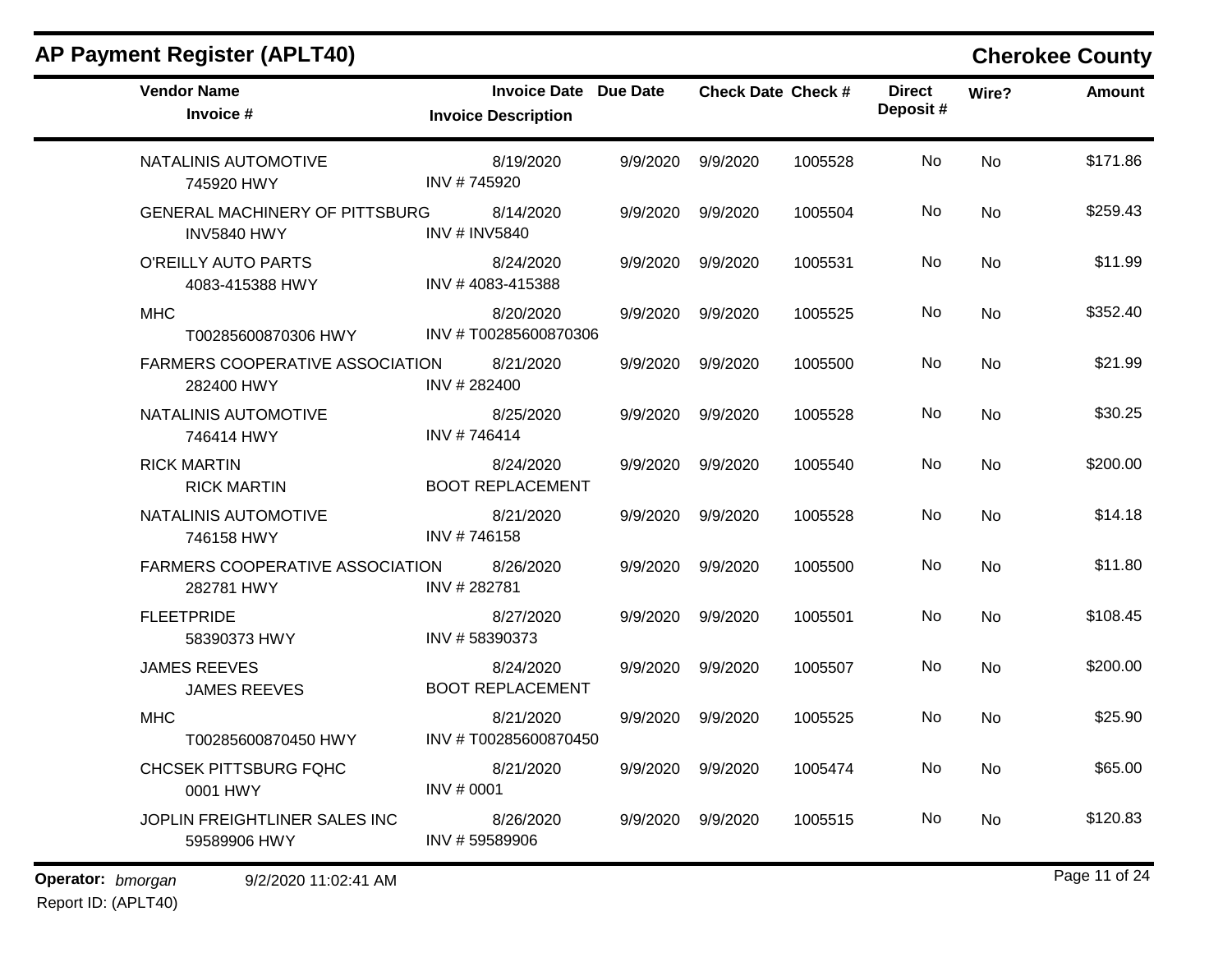| <b>Vendor Name</b><br>Invoice #                      | <b>Invoice Date Due Date</b><br><b>Invoice Description</b> |          | <b>Check Date Check #</b> |         | <b>Direct</b><br>Deposit# | Wire?     | <b>Amount</b> |
|------------------------------------------------------|------------------------------------------------------------|----------|---------------------------|---------|---------------------------|-----------|---------------|
| NATALINIS AUTOMOTIVE<br>745873 HWY                   | 8/19/2020<br>INV #745873                                   | 9/9/2020 | 9/9/2020                  | 1005528 | No                        | <b>No</b> | \$15.99       |
| JOHN FABICK TRACTOR CO<br>PIJO0396335 HWY            | 8/20/2020<br>INV # PIJO0396335                             | 9/9/2020 | 9/9/2020                  | 1005514 | No                        | <b>No</b> | \$11.70       |
| <b>FARMERS COOPERATIVE ASSOCIATION</b><br>283104 HWY | 8/31/2020<br>INV #283104                                   | 9/9/2020 | 9/9/2020                  | 1005500 | No.                       | <b>No</b> | \$17.16       |
| BERRY TRACTOR OR SB MANUFACTURING<br>01062543 HWY    | 8/24/2020<br>INV # 01062543                                | 9/9/2020 | 9/9/2020                  | 1005465 | No                        | <b>No</b> | \$759.76      |
| LODE BARTHOLOMEW<br>LODE BARTHOLOMEW                 | 8/24/2020<br>REPLACEMENT BOOT                              | 9/9/2020 | 9/9/2020                  | 1005520 | No                        | No        | \$200.00      |
| <b>JASON ALLISON</b><br><b>JASON ALLISON</b>         | 8/24/2020<br><b>BOOT REPLACEMENT</b>                       | 9/9/2020 | 9/9/2020                  | 1005509 | No                        | <b>No</b> | \$200.00      |
| NATALINIS AUTOMOTIVE<br>745788 HWY                   | 8/18/2020<br>INV #745788                                   | 9/9/2020 | 9/9/2020                  | 1005528 | No                        | <b>No</b> | \$51.56       |
| JOHN FABICK TRACTOR CO<br>PIJO0396434 HWY            | 8/21/2020<br>INV # PIJO0396434                             | 9/9/2020 | 9/9/2020                  | 1005514 | No                        | <b>No</b> | \$550.50      |
| NATALINIS AUTOMOTIVE<br>745800 HWY                   | 8/18/2020<br>INV #745800                                   | 9/9/2020 | 9/9/2020                  | 1005528 | No                        | <b>No</b> | \$11.28       |
| NATALINIS AUTOMOTIVE<br>746760 HWY                   | 8/28/2020<br>INV #746760                                   | 9/9/2020 | 9/9/2020                  | 1005529 | No                        | <b>No</b> | \$9.49        |
| <b>CONMAT</b><br>2230 HWY                            | 8/24/2020<br>INV # 2230                                    | 9/9/2020 | 9/9/2020                  | 1005492 | No                        | <b>No</b> | \$9,730.00    |
| NATALINIS AUTOMOTIVE<br>746161 HWY                   | 8/21/2020<br>INV #746161                                   | 9/9/2020 | 9/9/2020                  | 1005528 | No                        | No        | \$33.32       |
| <b>FLEETPRIDE</b><br>57921630 HWY                    | 8/20/2020<br>INV #57921630                                 | 9/9/2020 | 9/9/2020                  | 1005501 | No                        | <b>No</b> | \$160.66      |
| <b>MHC</b><br>T00285600870194 HWY                    | 8/19/2020<br>INV #T00285600870194                          | 9/9/2020 | 9/9/2020                  | 1005525 | No                        | No        | \$97.76       |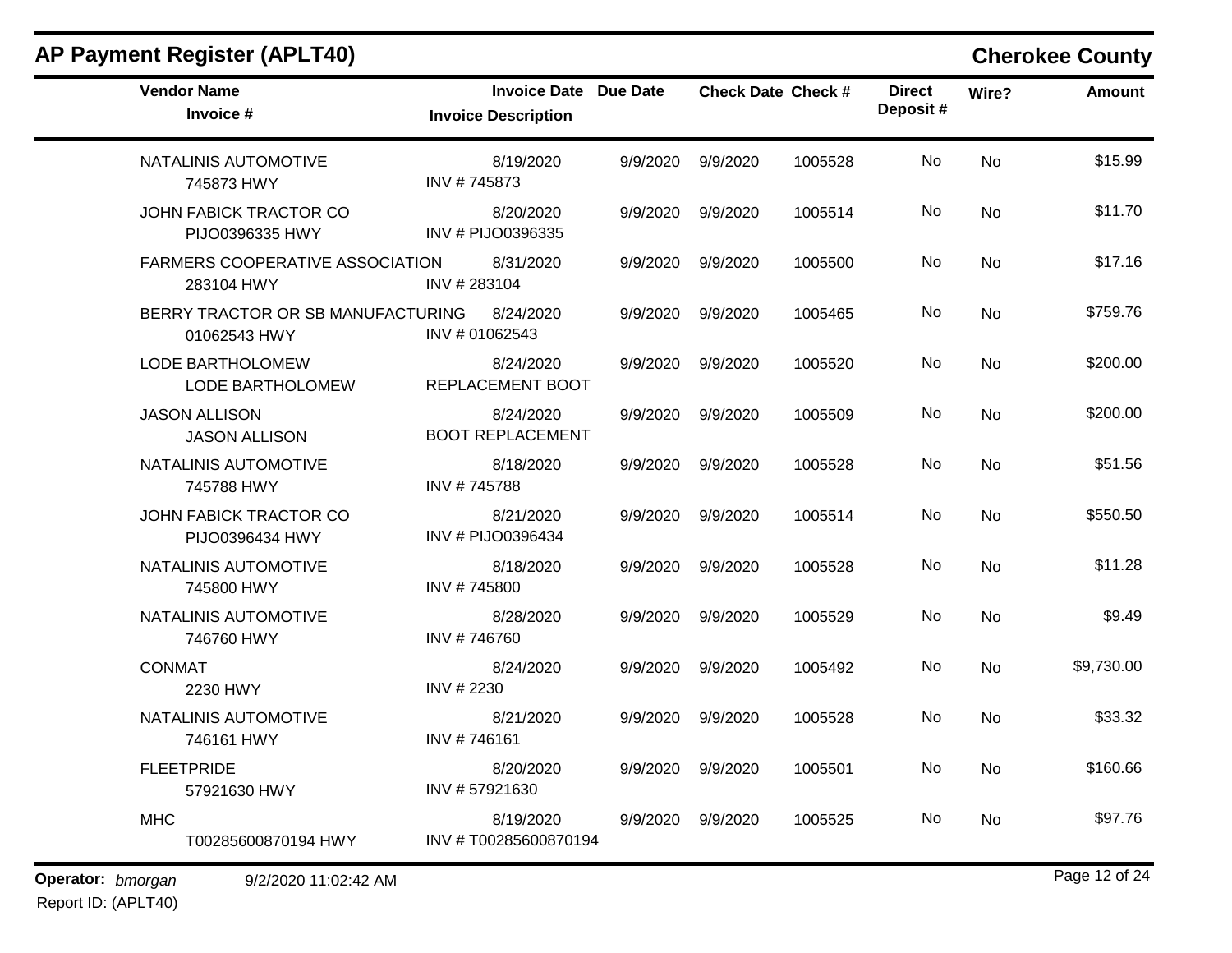| <b>AP Payment Register (APLT40)</b>     |                                                            |          |                   |                           |                           |           | <b>Cherokee County</b> |
|-----------------------------------------|------------------------------------------------------------|----------|-------------------|---------------------------|---------------------------|-----------|------------------------|
| <b>Vendor Name</b><br>Invoice #         | <b>Invoice Date Due Date</b><br><b>Invoice Description</b> |          |                   | <b>Check Date Check #</b> | <b>Direct</b><br>Deposit# | Wire?     | <b>Amount</b>          |
| NATALINIS AUTOMOTIVE<br>746169 HWY      | 8/21/2020<br>INV #746169                                   | 9/9/2020 | 9/9/2020          | 1005528                   | No                        | No        | \$16.64                |
| NATALINIS AUTOMOTIVE<br>746001 HWY      | 8/20/2020<br>INV #745001                                   | 9/9/2020 | 9/9/2020          | 1005528                   | No                        | No        | \$104.04               |
| TRUE VALUE COLUMBUS<br>A416357 HWY      | 8/19/2020<br>INV # A416357                                 | 9/9/2020 | 9/9/2020          | 1005550                   | No                        | No        | \$17.08                |
| NATALINIS AUTOMOTIVE<br>746653 HWY      | 8/27/2020<br>INV #746653                                   | 9/9/2020 | 9/9/2020          | 1005529                   | No                        | <b>No</b> | \$28.94                |
| <b>PAYNE'S INC</b><br>3140 HWY          | 8/11/2020<br>INV #3140                                     | 9/9/2020 | 9/9/2020          | 1005532                   | No                        | No        | \$10,813.25            |
| NATALINIS AUTOMOTIVE<br>747015 HWY      | 8/31/2020<br>INV #747015                                   | 9/9/2020 | 9/9/2020          | 1005529                   | No                        | No        | \$59.87                |
| NATALINIS AUTOMOTIVE<br>746110 HWY      | 8/21/2020<br>INV #746110                                   | 9/9/2020 | 9/9/2020          | 1005528                   | No                        | No        | \$4.58                 |
| MUNICIPAL INDUSTRIAL SUPPLY<br>3131 HWY | 8/20/2020<br>INV #3131                                     | 9/9/2020 | 9/9/2020          | 1005527                   | No                        | No        | \$1,744.46             |
| <b>CALLS SERVICE</b><br>91558 HWY       | 8/18/2020<br>INV #91558                                    | 9/9/2020 | 9/9/2020          | 1005467                   | No                        | No        | \$182.00               |
| NATALINIS AUTOMOTIVE<br>745815 HWY      | 8/18/2020<br>INV #745815                                   | 9/9/2020 | 9/9/2020          | 1005528                   | No                        | No        | \$3.95                 |
| NATALINIS AUTOMOTIVE<br>746452 HWY      | 8/25/2020<br>INV #746452                                   | 9/9/2020 | 9/9/2020          | 1005528                   | No                        | No        | \$4.99                 |
| NATALINIS AUTOMOTIVE<br>746838 HWY      | 8/28/2020<br>INV #746838                                   | 9/9/2020 | 9/9/2020          | 1005529                   | No                        | No        | \$16.04                |
| NATALINIS AUTOMOTIVE<br>746719 HWY      | 8/27/2020<br>INV #746719                                   |          | 9/9/2020 9/9/2020 | 1005529                   | No                        | No        | \$48.20                |
| <b>POWERPLAN</b><br>87002-40937 HWY 11  | 8/31/2020<br>ACCT #87002-40937                             | 9/9/2020 | 9/9/2020          | 1005535                   | No                        | No        | \$347.00               |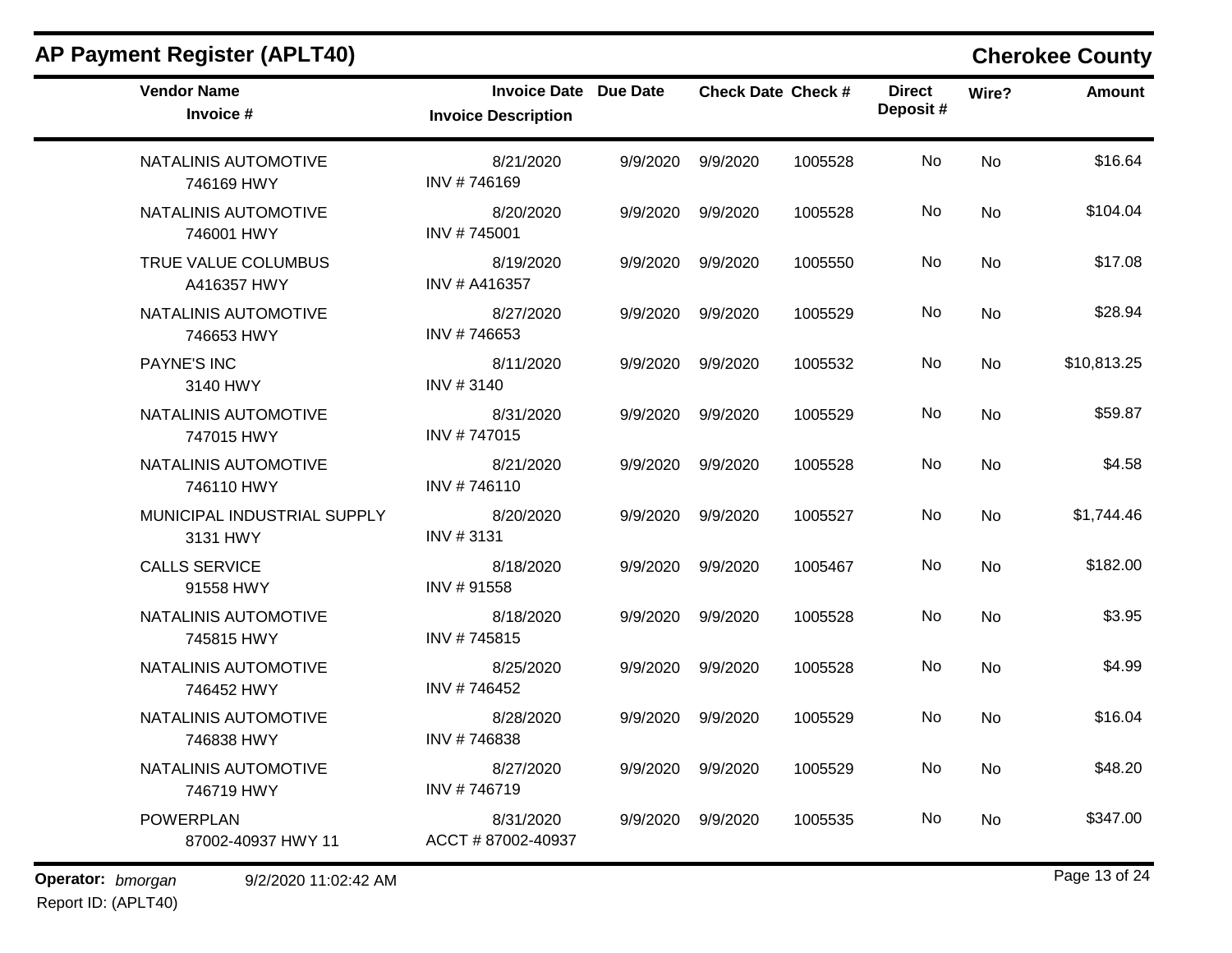|       |                                      | <b>AP Payment Register (APLT40)</b>                                                      |                                                            |          |                   |                           |                           |           | <b>Cherokee County</b> |
|-------|--------------------------------------|------------------------------------------------------------------------------------------|------------------------------------------------------------|----------|-------------------|---------------------------|---------------------------|-----------|------------------------|
|       | <b>Vendor Name</b>                   | Invoice #                                                                                | <b>Invoice Date Due Date</b><br><b>Invoice Description</b> |          |                   | <b>Check Date Check #</b> | <b>Direct</b><br>Deposit# | Wire?     | <b>Amount</b>          |
|       |                                      | JENKINS DIESEL POWER INC<br>X10101675801 HWY                                             | 8/21/2020<br>INV # X10101675801                            | 9/9/2020 | 9/9/2020          | 1005511                   | No                        | <b>No</b> | \$173.79               |
|       | <b>DUSTIN SPENCER</b>                | <b>DUSTIN SPENCER</b><br>Account: 11000053080 - MAINTENANCE/BLDGS & GROUNDS              | 8/24/2020<br><b>BOOT REPLACEMENT</b>                       | 9/9/2020 | 9/9/2020          | 1005496                   | No                        | <b>No</b> | \$200.00               |
|       |                                      | CLEAN THE UNIFORM CO JOPLIN<br>20159103 HWY                                              | 8/24/2020<br>INV #20159103                                 | 9/9/2020 | 9/9/2020          | 1005489                   | No                        | <b>No</b> | \$94.73                |
|       |                                      | CLEAN THE UNIFORM CO JOPLIN<br>20157617 HWY<br>Account: 11000053084 - CELL PHONE CHARGES | 8/17/2020<br>INV #20157617                                 | 9/9/2020 | 9/9/2020          | 1005489                   | No                        | <b>No</b> | \$16.04                |
|       | <b>US CELLULAR</b>                   | 0390938481 HWY<br>Account: 11000053238 - ASPHALT - DISTRICT #1                           | 8/20/2020<br>INV # 0390938481                              | 9/9/2020 | 9/9/2020          | 1005552                   | No                        | <b>No</b> | \$54.38                |
|       | <b>TEETER'S PAVING</b>               | 2064 HWY                                                                                 | 8/31/2020<br>INV # 2064                                    | 9/9/2020 | 9/9/2020          | 1005547                   | No                        | <b>No</b> | \$16,842.90            |
|       | <b>Subtotal for Department: 000:</b> |                                                                                          |                                                            |          |                   |                           |                           |           | \$51,886.63            |
|       | <b>Subtotal for Fund: 110:</b>       |                                                                                          |                                                            |          |                   |                           |                           |           |                        |
| Fund: | 120                                  | <b>EXTENSION COUNCIL</b>                                                                 |                                                            |          |                   |                           |                           |           | \$51,886.63            |
| Dept: | 000                                  | <b>NON-DEPARTMENTAL</b>                                                                  |                                                            |          |                   |                           |                           |           |                        |
|       |                                      | Account: 12000053089 - OTHER CONTRACTUAL                                                 |                                                            |          |                   |                           |                           |           |                        |
|       | 0909                                 | CHEROKEE COUNTY EXTENSION COUNCIL                                                        | 8/24/2020<br><b>QUARTERLY DISTRIBUTION</b>                 |          | 9/9/2020 9/9/2020 | 1005479                   | No                        | No        | \$61,162.50            |
|       | <b>Subtotal for Department: 000:</b> |                                                                                          |                                                            |          |                   |                           |                           |           |                        |
|       |                                      |                                                                                          |                                                            |          |                   |                           |                           |           | \$61,162.50            |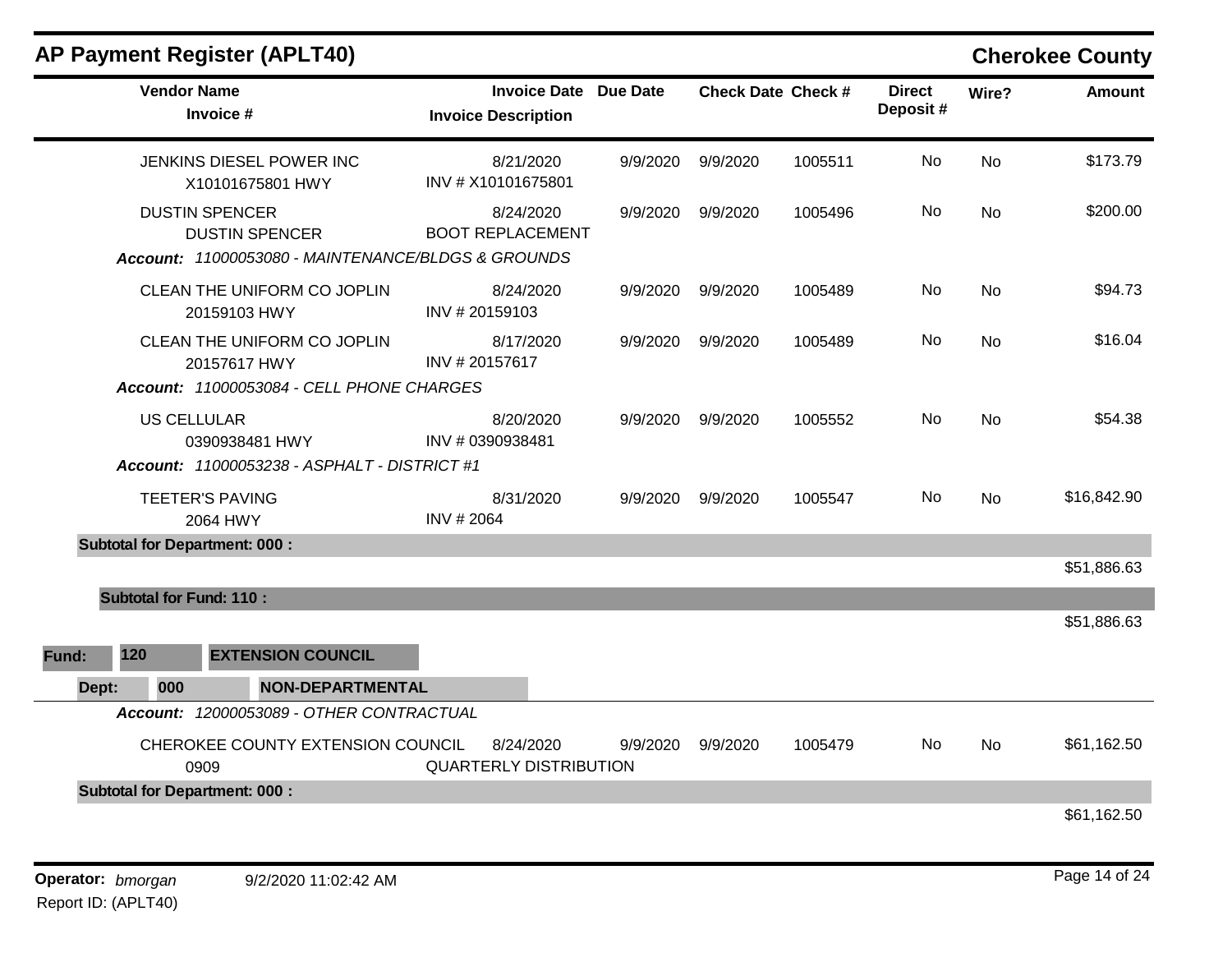|       |     |                                 | <b>AP Payment Register (APLT40)</b>             |                               |           |                              |          |                           |                           |           | <b>Cherokee County</b> |
|-------|-----|---------------------------------|-------------------------------------------------|-------------------------------|-----------|------------------------------|----------|---------------------------|---------------------------|-----------|------------------------|
|       |     | <b>Vendor Name</b><br>Invoice # |                                                 | <b>Invoice Description</b>    |           | <b>Invoice Date Due Date</b> |          | <b>Check Date Check #</b> | <b>Direct</b><br>Deposit# | Wire?     | <b>Amount</b>          |
|       |     | <b>Subtotal for Fund: 120:</b>  |                                                 |                               |           |                              |          |                           |                           |           |                        |
|       |     |                                 |                                                 |                               |           |                              |          |                           |                           |           | \$61,162.50            |
| Fund: | 130 |                                 | <b>NOXIOUS WEED</b>                             |                               |           |                              |          |                           |                           |           |                        |
| Dept: |     | 000                             | <b>NON-DEPARTMENTAL</b>                         |                               |           |                              |          |                           |                           |           |                        |
|       |     |                                 | Account: 13000053074 - TELEPHONE BILLS          |                               |           |                              |          |                           |                           |           |                        |
|       |     | 0909 NOX                        | COLUMBUS TELEPHONE COMPANY                      | 8/31/2020<br><b>ACCT 2293</b> |           | 9/9/2020                     | 9/9/2020 | 1005491                   | No                        | <b>No</b> | \$133.16               |
|       |     |                                 | <b>Subtotal for Department: 000:</b>            |                               |           |                              |          |                           |                           |           |                        |
|       |     |                                 |                                                 |                               |           |                              |          |                           |                           |           | \$133.16               |
|       |     | <b>Subtotal for Fund: 130:</b>  |                                                 |                               |           |                              |          |                           |                           |           |                        |
|       |     |                                 |                                                 |                               |           |                              |          |                           |                           |           | \$133.16               |
| Fund: | 140 |                                 | <b>HEALTH</b>                                   |                               |           |                              |          |                           |                           |           |                        |
| Dept: |     | 000                             | <b>NON-DEPARTMENTAL</b>                         |                               |           |                              |          |                           |                           |           |                        |
|       |     |                                 | Account: 14000053021 - PRINTING/OFFICE SUPPLIES |                               |           |                              |          |                           |                           |           |                        |
|       |     | MCCARTY'S<br>01772900           |                                                 | INV 01772900                  | 8/31/2020 | 9/9/2020                     | 9/9/2020 | 1005521                   | No                        | No        | \$9.53                 |
|       |     | 9816969                         | QUILL CORPORATION                               | INV 9816969                   | 8/31/2020 | 9/9/2020                     | 9/9/2020 | 1005539                   | No                        | No        | \$33.58                |
|       |     | 9730725                         | <b>QUILL CORPORATION</b>                        | INV 9730725                   | 8/31/2020 | 9/9/2020                     | 9/9/2020 | 1005539                   | No                        | <b>No</b> | \$236.94               |
|       |     | 0909                            | <b>CHASE CARD SERVICES</b>                      | ACCT 4246 3119 7000 5747      | 8/31/2020 | 9/9/2020                     | 9/9/2020 | 1005473                   | No                        | <b>No</b> | \$76.38                |
|       |     | MCCARTY'S<br>01772300           |                                                 | INV 01772300                  | 8/31/2020 | 9/9/2020                     | 9/9/2020 | 1005521                   | No                        | No        | \$21.72                |
|       |     |                                 | Account: 14000053043 - HEALTH DEPT MED SUPPLIES |                               |           |                              |          |                           |                           |           |                        |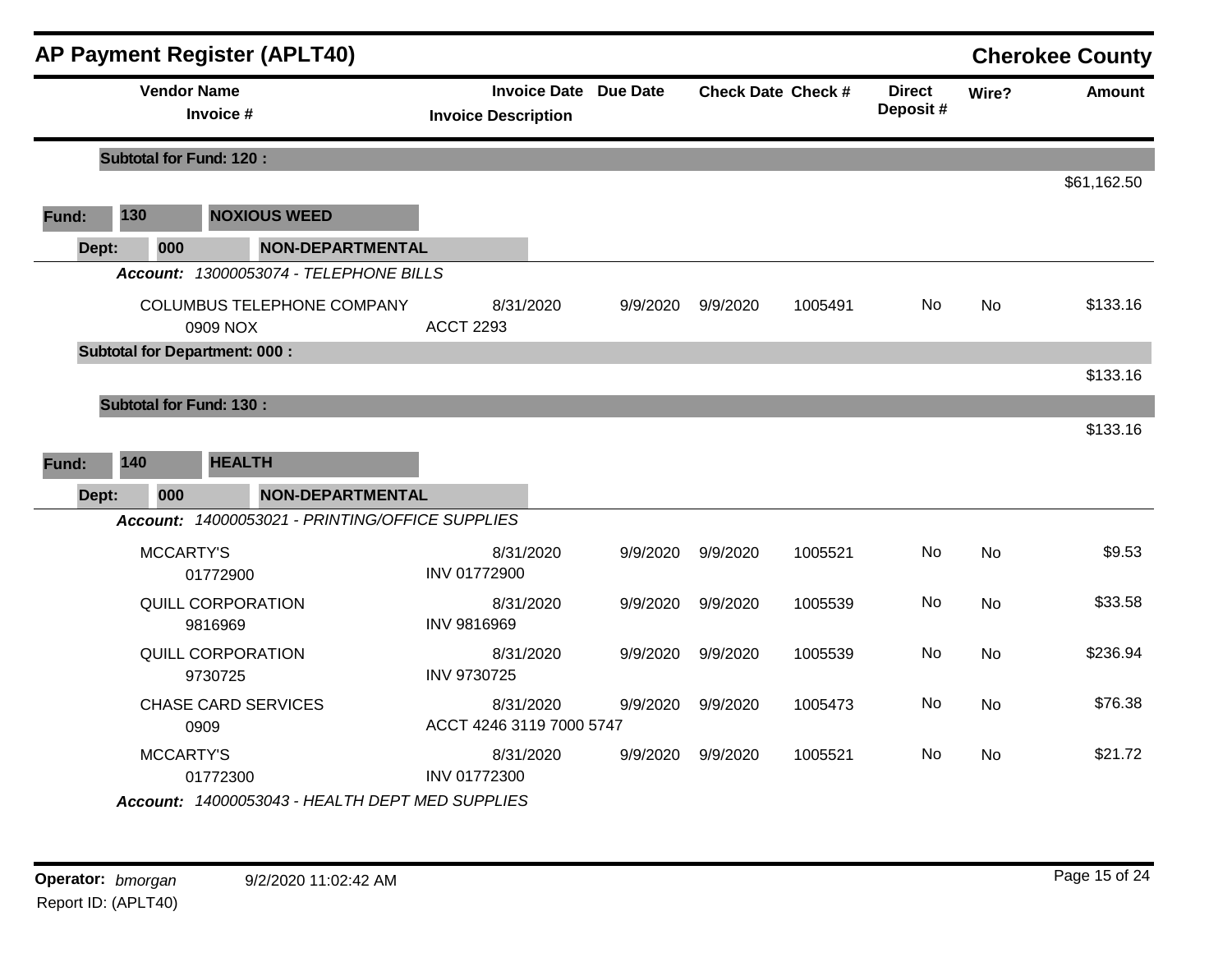| <b>AP Payment Register (APLT40)</b>                                            |                                                   |          |                           |         |                           |       | <b>Cherokee County</b> |
|--------------------------------------------------------------------------------|---------------------------------------------------|----------|---------------------------|---------|---------------------------|-------|------------------------|
| <b>Vendor Name</b><br>Invoice #                                                | <b>Invoice Date</b><br><b>Invoice Description</b> | Due Date | <b>Check Date Check #</b> |         | <b>Direct</b><br>Deposit# | Wire? | <b>Amount</b>          |
| PFIZER, INC<br>9332032284<br>Account: 14000053072 - GAS, ELECTRIC, WATER/PHONE | 8/31/2020<br>INV 9332032284                       | 9/9/2020 | 9/9/2020                  | 1005533 | No                        | No    | \$3,777.69             |
| <b>CITY OF COLUMBUS</b><br>0909 HE                                             | 8/31/2020<br>ACCT 07-17240-00                     | 9/9/2020 | 9/9/2020                  | 1005486 | No                        | No    | \$60.00                |
| EMPIRE DISTRICT ELECTRIC COMPANY<br>0909 HE                                    | 8/31/2020<br>ACCT 616527-32-1                     | 9/9/2020 | 9/9/2020                  | 1005498 | No                        | No    | \$769.49               |
| KANSAS GAS SERVICE<br>0909 HE1                                                 | 8/31/2020<br>ACCT 510080477 1188672 27            | 9/9/2020 | 9/9/2020                  | 1005517 | No                        | No    | \$89.00                |
| Account: 14000053074 - TELEPHONE BILLS                                         |                                                   |          |                           |         |                           |       |                        |
| COLUMBUS TELEPHONE COMPANY<br>0909 HE                                          | 8/31/2020<br><b>ACCT 2311</b>                     | 9/9/2020 | 9/9/2020                  | 1005491 | No                        | No    | \$78.62                |
| COLUMBUS TELEPHONE COMPANY<br>0909 HE1                                         | 8/31/2020<br><b>ACCT 2060</b>                     | 9/9/2020 | 9/9/2020                  | 1005491 | No                        | No    | \$562.48               |
| Account: 14000053087 - BUILDING RENTAL                                         |                                                   |          |                           |         |                           |       |                        |
| <b>CITY OF GALENA</b><br>0909                                                  | 8/31/2020<br><b>BUILDING RENTAL</b>               | 9/9/2020 | 9/9/2020                  | 1005487 | No                        | No    | \$10.00                |
| <b>CITY OF BAXTER SPRINGS</b><br>0909                                          | 8/31/2020<br><b>BUILDING RENTAL</b>               | 9/9/2020 | 9/9/2020                  | 1005484 | No                        | No    | \$20.00                |
| Account: 14000053182 - CONTRACTS                                               |                                                   |          |                           |         |                           |       |                        |
| CRAWFORD COUNTY HEALTH DEPT<br>0909                                            | 8/31/2020<br><b>CONTRACTED SERVICES</b>           | 9/9/2020 | 9/9/2020                  | 1005493 | No                        | No    | \$144.00               |
| <b>Subtotal for Department: 000:</b>                                           |                                                   |          |                           |         |                           |       |                        |
|                                                                                |                                                   |          |                           |         |                           |       | \$5,889.43             |
| <b>Subtotal for Fund: 140:</b>                                                 |                                                   |          |                           |         |                           |       | \$5,889.43             |
| 150<br><b>FAIR</b>                                                             |                                                   |          |                           |         |                           |       |                        |
| Operator: bmorgan<br>9/2/2020 11:02:42 AM<br>Report ID: (APLT40)               |                                                   |          |                           |         |                           |       | Page 16 of 24          |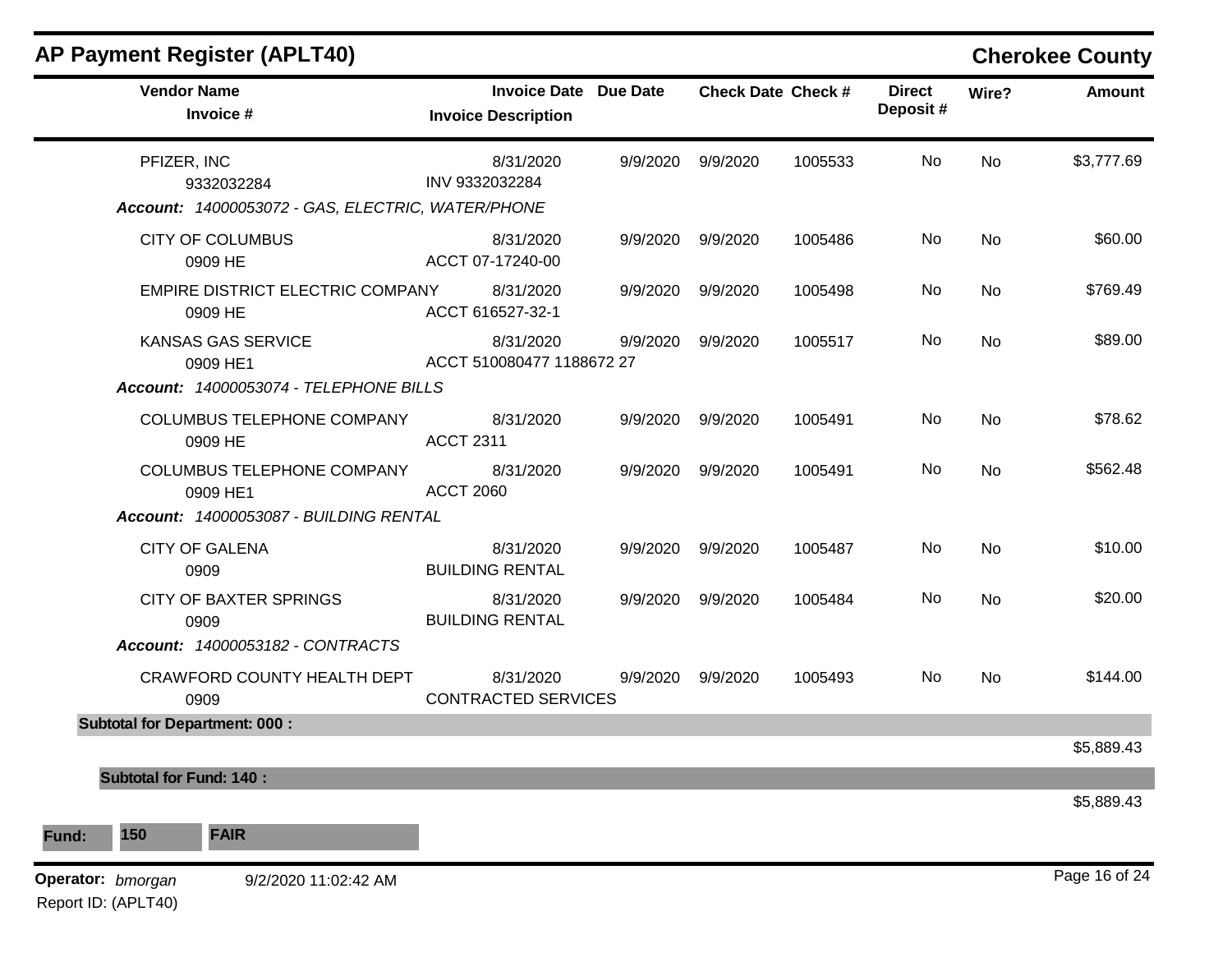|                   |                 | <b>AP Payment Register (APLT40)</b>             |                    |                                                            |          |                           |         |                           |           | <b>Cherokee County</b> |
|-------------------|-----------------|-------------------------------------------------|--------------------|------------------------------------------------------------|----------|---------------------------|---------|---------------------------|-----------|------------------------|
|                   |                 | <b>Vendor Name</b><br>Invoice #                 |                    | <b>Invoice Date Due Date</b><br><b>Invoice Description</b> |          | <b>Check Date Check #</b> |         | <b>Direct</b><br>Deposit# | Wire?     | <b>Amount</b>          |
| Dept:             | 000             | <b>NON-DEPARTMENTAL</b>                         |                    |                                                            |          |                           |         |                           |           |                        |
|                   |                 | Account: 15000053089 - OTHER CONTRACTUAL        |                    |                                                            |          |                           |         |                           |           |                        |
|                   |                 | CHEROKEE COUNTY FAIR BOARD<br>0909              |                    | 8/24/2020<br><b>QUARTERLY DISTRIBUTION</b>                 | 9/9/2020 | 9/9/2020                  | 1005480 | No                        | No        | \$3,000.00             |
|                   |                 | <b>Subtotal for Department: 000:</b>            |                    |                                                            |          |                           |         |                           |           |                        |
|                   |                 |                                                 |                    |                                                            |          |                           |         |                           |           | \$3,000.00             |
|                   |                 | <b>Subtotal for Fund: 150:</b>                  |                    |                                                            |          |                           |         |                           |           |                        |
|                   |                 |                                                 |                    |                                                            |          |                           |         |                           |           | \$3,000.00             |
| Fund:             | 160             | <b>DIRECT ELECTION</b>                          |                    |                                                            |          |                           |         |                           |           |                        |
| Dept:             | 000             | <b>NON-DEPARTMENTAL</b>                         |                    |                                                            |          |                           |         |                           |           |                        |
|                   |                 | Account: 16000053079 - MAINT/REPAIRS MACH/EQUIP |                    |                                                            |          |                           |         |                           |           |                        |
|                   |                 | ELECTION SYSTEMS & SOFTWARE<br>1151878          | <b>INV 1151878</b> | 8/31/2020                                                  | 9/9/2020 | 9/9/2020                  | 1005497 | No                        | <b>No</b> | \$4,675.00             |
|                   |                 | <b>Subtotal for Department: 000:</b>            |                    |                                                            |          |                           |         |                           |           |                        |
|                   |                 |                                                 |                    |                                                            |          |                           |         |                           |           | \$4,675.00             |
|                   |                 | <b>Subtotal for Fund: 160:</b>                  |                    |                                                            |          |                           |         |                           |           | \$4,675.00             |
|                   |                 |                                                 |                    |                                                            |          |                           |         |                           |           |                        |
| Fund:             | 180             | <b>SOIL CONSERVATION</b>                        |                    |                                                            |          |                           |         |                           |           |                        |
| Dept:             | 000             | <b>NON-DEPARTMENTAL</b>                         |                    |                                                            |          |                           |         |                           |           |                        |
|                   | <b>Account:</b> | 18000053089 - OTHER CONTRACTUAL                 |                    |                                                            |          |                           |         |                           |           |                        |
|                   |                 | CHEROKEE COUNTY SOIL CONSERVATION<br>0909       |                    | 8/24/2020<br><b>QUARTERLY DISTRIBUTION</b>                 | 9/9/2020 | 9/9/2020                  | 1005481 | No                        | No        | \$6,250.00             |
|                   |                 | <b>Subtotal for Department: 000:</b>            |                    |                                                            |          |                           |         |                           |           |                        |
|                   |                 |                                                 |                    |                                                            |          |                           |         |                           |           | \$6,250.00             |
|                   |                 | <b>Subtotal for Fund: 180:</b>                  |                    |                                                            |          |                           |         |                           |           | \$6,250.00             |
|                   |                 |                                                 |                    |                                                            |          |                           |         |                           |           |                        |
| Operator: bmorgan |                 | 9/2/2020 11:02:42 AM                            |                    |                                                            |          |                           |         |                           |           | Page 17 of 24          |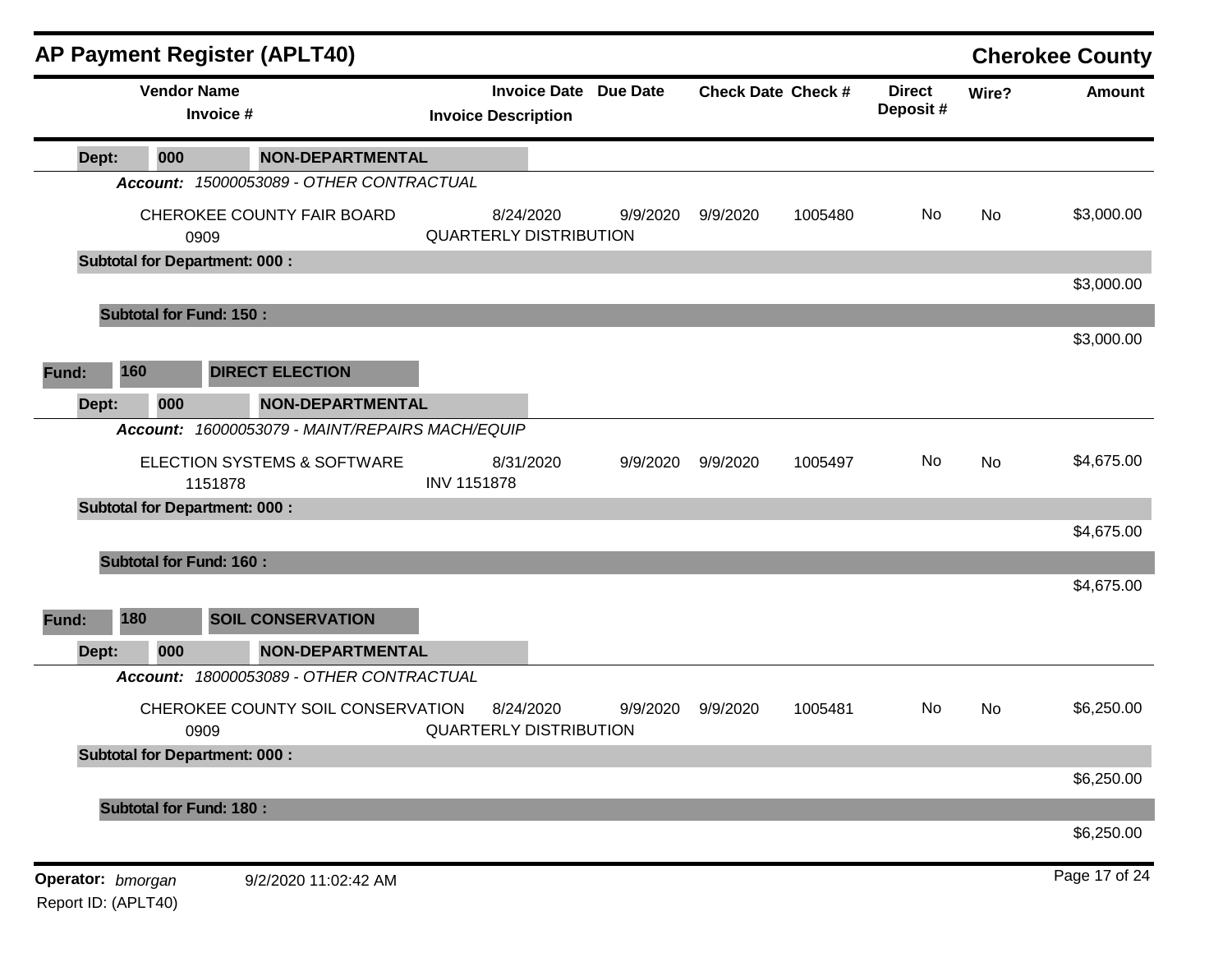|       |     |                    |                                      | <b>AP Payment Register (APLT40)</b>      |                                                     |          |                           |         |                           |           | <b>Cherokee County</b> |
|-------|-----|--------------------|--------------------------------------|------------------------------------------|-----------------------------------------------------|----------|---------------------------|---------|---------------------------|-----------|------------------------|
|       |     | <b>Vendor Name</b> | Invoice #                            |                                          | Invoice Date Due Date<br><b>Invoice Description</b> |          | <b>Check Date Check #</b> |         | <b>Direct</b><br>Deposit# | Wire?     | <b>Amount</b>          |
| Fund: | 200 |                    |                                      | <b>MENTAL HEALTH</b>                     |                                                     |          |                           |         |                           |           |                        |
| Dept: |     | 000                |                                      | <b>NON-DEPARTMENTAL</b>                  |                                                     |          |                           |         |                           |           |                        |
|       |     |                    |                                      | Account: 20000053089 - OTHER CONTRACTUAL |                                                     |          |                           |         |                           |           |                        |
|       |     |                    | 0909                                 | SPRINGRIVER MENTAL HEALTH & WELLNE       | 8/24/2020<br><b>QUARTERLY DISTRIBUTION</b>          | 9/9/2020 | 9/9/2020                  | 1005545 | No                        | <b>No</b> | \$30,364.25            |
|       |     |                    | <b>Subtotal for Department: 000:</b> |                                          |                                                     |          |                           |         |                           |           |                        |
|       |     |                    |                                      |                                          |                                                     |          |                           |         |                           |           | \$30,364.25            |
|       |     |                    | <b>Subtotal for Fund: 200:</b>       |                                          |                                                     |          |                           |         |                           |           |                        |
|       |     |                    |                                      |                                          |                                                     |          |                           |         |                           |           | \$30,364.25            |
| Fund: | 210 |                    |                                      | <b>MENTAL RETARDATION</b>                |                                                     |          |                           |         |                           |           |                        |
| Dept: |     | 000                |                                      | <b>NON-DEPARTMENTAL</b>                  |                                                     |          |                           |         |                           |           |                        |
|       |     |                    |                                      | Account: 21000053089 - OTHER CONTRACTUAL |                                                     |          |                           |         |                           |           |                        |
|       |     | <b>CLASS LTD</b>   |                                      |                                          | 8/24/2020                                           | 9/9/2020 | 9/9/2020                  | 1005488 | No.                       | <b>No</b> | \$27,864.25            |
|       |     |                    | 0909                                 |                                          | <b>QUARTERLY DISTRIBUTION</b>                       |          |                           |         |                           |           |                        |
|       |     |                    | <b>Subtotal for Department: 000:</b> |                                          |                                                     |          |                           |         |                           |           |                        |
|       |     |                    |                                      |                                          |                                                     |          |                           |         |                           |           | \$27,864.25            |
|       |     |                    | <b>Subtotal for Fund: 210:</b>       |                                          |                                                     |          |                           |         |                           |           |                        |
|       |     |                    |                                      |                                          |                                                     |          |                           |         |                           |           | \$27,864.25            |
| Fund: | 220 |                    |                                      | <b>AMBULANCE</b>                         |                                                     |          |                           |         |                           |           |                        |
| Dept: |     | 000                |                                      | <b>NON-DEPARTMENTAL</b>                  |                                                     |          |                           |         |                           |           |                        |
|       |     |                    |                                      | Account: 22000053089 - OTHER CONTRACTUAL |                                                     |          |                           |         |                           |           |                        |
|       |     |                    | 0909                                 | CHEROKEE COUNTY AMBULANCE-DIST #1        | 8/24/2020<br>MONTHLY SUBSIDY                        | 9/9/2020 | 9/9/2020                  | 1005475 | No                        | <b>No</b> | \$16,877.33            |
|       |     |                    | 0909                                 | CHEROKEE COUNTY AMBULANCE-DIST #2        | 8/24/2020<br>MONTHLY SUBSIDY                        | 9/9/2020 | 9/9/2020                  | 1005476 | No.                       | <b>No</b> | \$16,877.33            |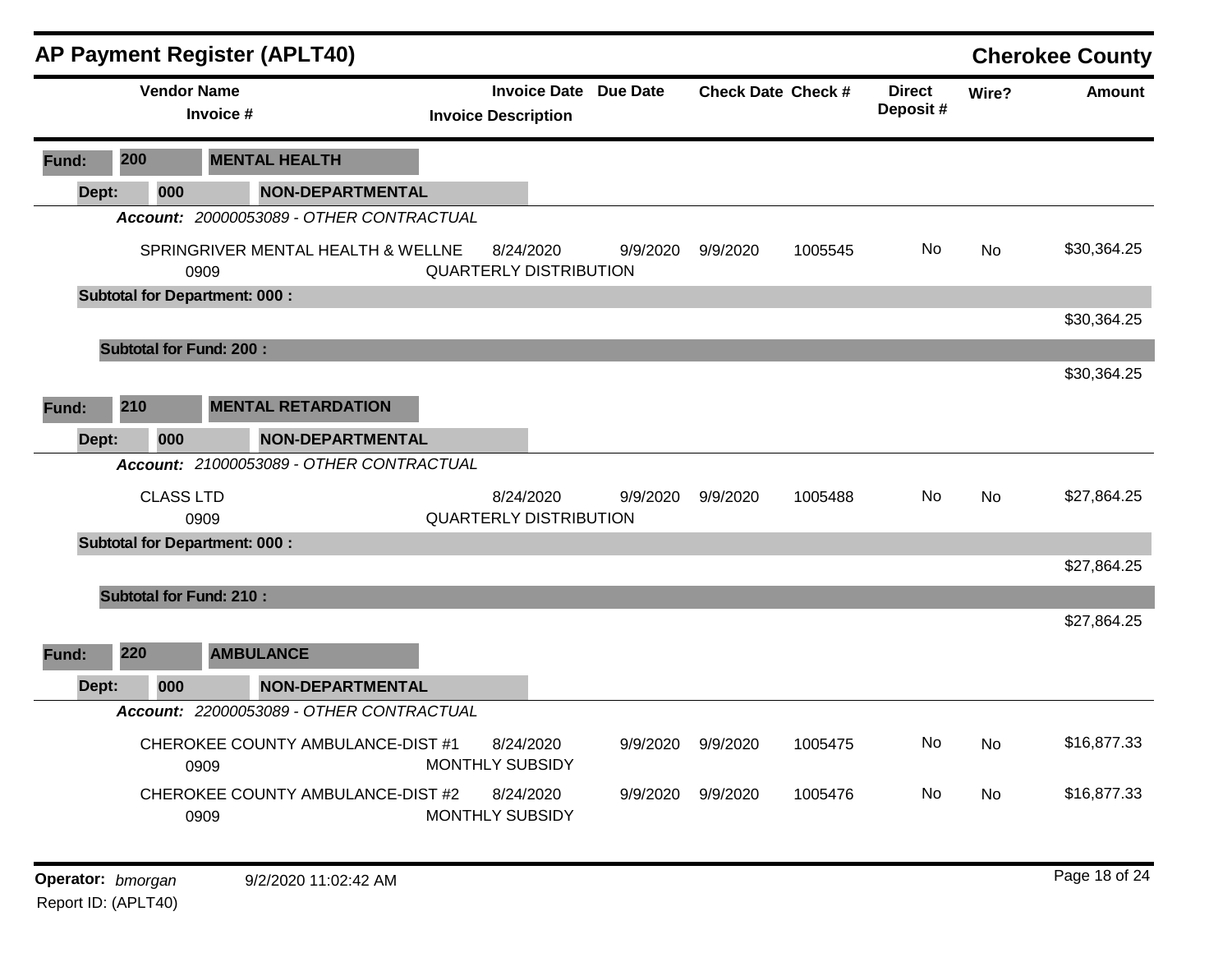|       |                                      | <b>AP Payment Register (APLT40)</b>                                                                                      |                   |                                                            |          |                   |                           |                           |       | <b>Cherokee County</b> |
|-------|--------------------------------------|--------------------------------------------------------------------------------------------------------------------------|-------------------|------------------------------------------------------------|----------|-------------------|---------------------------|---------------------------|-------|------------------------|
|       | <b>Vendor Name</b>                   | Invoice #                                                                                                                |                   | <b>Invoice Date Due Date</b><br><b>Invoice Description</b> |          |                   | <b>Check Date Check #</b> | <b>Direct</b><br>Deposit# | Wire? | <b>Amount</b>          |
|       | 0909                                 | CHEROKEE COUNTY AMBULANCE-DIST #3                                                                                        |                   | 8/24/2020<br><b>MONTHLY SUBSIDY</b>                        | 9/9/2020 | 9/9/2020          | 1005477                   | No                        | No    | \$16,877.33            |
|       | <b>Subtotal for Department: 000:</b> |                                                                                                                          |                   |                                                            |          |                   |                           |                           |       | \$50,631.99            |
|       | <b>Subtotal for Fund: 220:</b>       |                                                                                                                          |                   |                                                            |          |                   |                           |                           |       |                        |
| Fund: | 224                                  | <b>CHEROKEE COUNTY 911</b>                                                                                               |                   |                                                            |          |                   |                           |                           |       | \$50,631.99            |
| Dept: | 000                                  | <b>NON-DEPARTMENTAL</b>                                                                                                  |                   |                                                            |          |                   |                           |                           |       |                        |
|       | 0909                                 | Account: 22400053300 - MISC PAID OUT<br><b>VERIZON WIRELESS</b>                                                          | INV 9861056527    | 8/26/2020                                                  | 9/9/2020 | 9/9/2020          | 1005553                   | No                        | No    | \$1,088.05             |
|       | <b>Subtotal for Department: 000:</b> |                                                                                                                          |                   |                                                            |          |                   |                           |                           |       | \$1,088.05             |
|       | <b>Subtotal for Fund: 224:</b>       |                                                                                                                          |                   |                                                            |          |                   |                           |                           |       |                        |
| Fund: | 230                                  | <b>APPRAISER COSTS</b>                                                                                                   |                   |                                                            |          |                   |                           |                           |       | \$1,088.05             |
| Dept: | 000                                  | <b>NON-DEPARTMENTAL</b>                                                                                                  |                   |                                                            |          |                   |                           |                           |       |                        |
|       |                                      | Account: 23000053025 - PARTS/VEHICLE REPAIRS<br>NATALINIS AUTOMOTIVE<br>745698<br>Account: 23000053074 - TELEPHONE BILLS | <b>INV 745698</b> | 8/24/2020                                                  | 9/9/2020 | 9/9/2020          | 1005528                   | No                        | No    | \$13.68                |
|       | 0909                                 | <b>COLUMBUS TELEPHONE COMPANY</b><br>Account: 23000053075 - DUES/SUBSCRIPTIONS                                           | <b>ACCT 7577</b>  | 8/31/2020                                                  | 9/9/2020 | 9/9/2020          | 1005491                   | No.                       | No.   | \$237.59               |
|       | <b>PRICE DIGESTS</b>                 | 71448881                                                                                                                 | INV 71448881      | 8/31/2020                                                  |          | 9/9/2020 9/9/2020 | 1005536                   | No                        | No    | \$859.80               |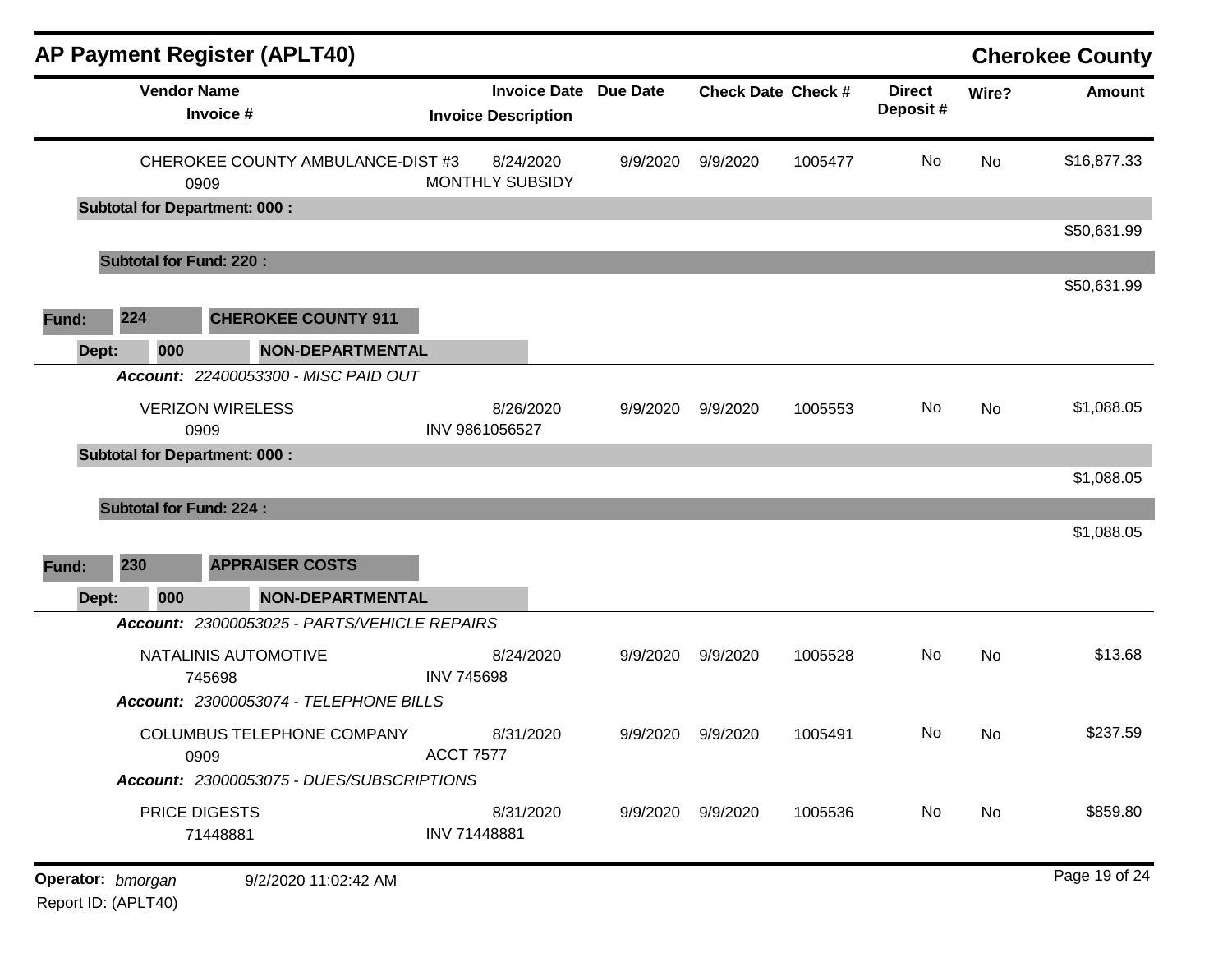|       |                                |                                 | <b>AP Payment Register (APLT40)</b>         |                                        |                              |          |                           |                           |           | <b>Cherokee County</b> |
|-------|--------------------------------|---------------------------------|---------------------------------------------|----------------------------------------|------------------------------|----------|---------------------------|---------------------------|-----------|------------------------|
|       |                                | <b>Vendor Name</b><br>Invoice # |                                             | <b>Invoice Description</b>             | <b>Invoice Date Due Date</b> |          | <b>Check Date Check #</b> | <b>Direct</b><br>Deposit# | Wire?     | <b>Amount</b>          |
|       |                                |                                 | <b>Subtotal for Department: 000:</b>        |                                        |                              |          |                           |                           |           |                        |
|       |                                |                                 |                                             |                                        |                              |          |                           |                           |           | \$1,111.07             |
|       | <b>Subtotal for Fund: 230:</b> |                                 |                                             |                                        |                              |          |                           |                           |           | \$1,111.07             |
| Fund: | 260                            |                                 | <b>EMPLOYEE BENEFITS</b>                    |                                        |                              |          |                           |                           |           |                        |
|       | Dept:                          | 000                             | <b>NON-DEPARTMENTAL</b>                     |                                        |                              |          |                           |                           |           |                        |
|       |                                |                                 | Account: 26000053216 - VSP Insurance        |                                        |                              |          |                           |                           |           |                        |
|       |                                |                                 | VISION SERVICE PLAN                         | 8/24/2020                              | 9/9/2020                     | 9/9/2020 | 1005554                   | No                        | <b>No</b> | \$1,689.15             |
|       |                                | 0909                            | <b>Subtotal for Department: 000:</b>        | 30086480, SEPTEMBER 2020               |                              |          |                           |                           |           |                        |
|       |                                |                                 |                                             |                                        |                              |          |                           |                           |           | \$1,689.15             |
|       | <b>Subtotal for Fund: 260:</b> |                                 |                                             |                                        |                              |          |                           |                           |           |                        |
|       |                                |                                 |                                             |                                        |                              |          |                           |                           |           | \$1,689.15             |
| Fund: | 300                            |                                 | <b>SERVICE FOR ELDERLY</b>                  |                                        |                              |          |                           |                           |           |                        |
|       | Dept:                          | 000                             | <b>NON-DEPARTMENTAL</b>                     |                                        |                              |          |                           |                           |           |                        |
|       |                                |                                 | Account: 30000053072 - GAS, ELECTRIC, WATER |                                        |                              |          |                           |                           |           |                        |
|       |                                | 0909 EL3                        | <b>KANSAS GAS SERVICE</b>                   | 8/31/2020<br>ACCT 512076592 1191351 09 | 9/9/2020                     | 9/9/2020 | 1005517                   | No                        | No        | \$32.86                |
|       |                                | 0909                            | <b>CITY OF COLUMBUS</b>                     | 8/31/2020<br>ACCT 07-48820-01          | 9/9/2020                     | 9/9/2020 | 1005486                   | No                        | <b>No</b> | \$56.86                |
|       |                                | 0909 EL                         | <b>EMPIRE DISTRICT ELECTRIC COMPANY</b>     | 8/26/2020<br>ACCT 828267-31-0          | 9/9/2020                     | 9/9/2020 | 1005498                   | No                        | <b>No</b> | \$465.75               |
|       |                                | 0909 EL2                        | KANSAS GAS SERVICE                          | 8/31/2020<br>ACCT 510074383 1179346 45 | 9/9/2020                     | 9/9/2020 | 1005517                   | No                        | No        | \$30.15                |
|       |                                | 0909 EL1                        | <b>EMPIRE DISTRICT ELECTRIC COMPANY</b>     | 8/27/2020<br>ACCT 124991-59-7          | 9/9/2020                     | 9/9/2020 | 1005498                   | No.                       | <b>No</b> | \$222.54               |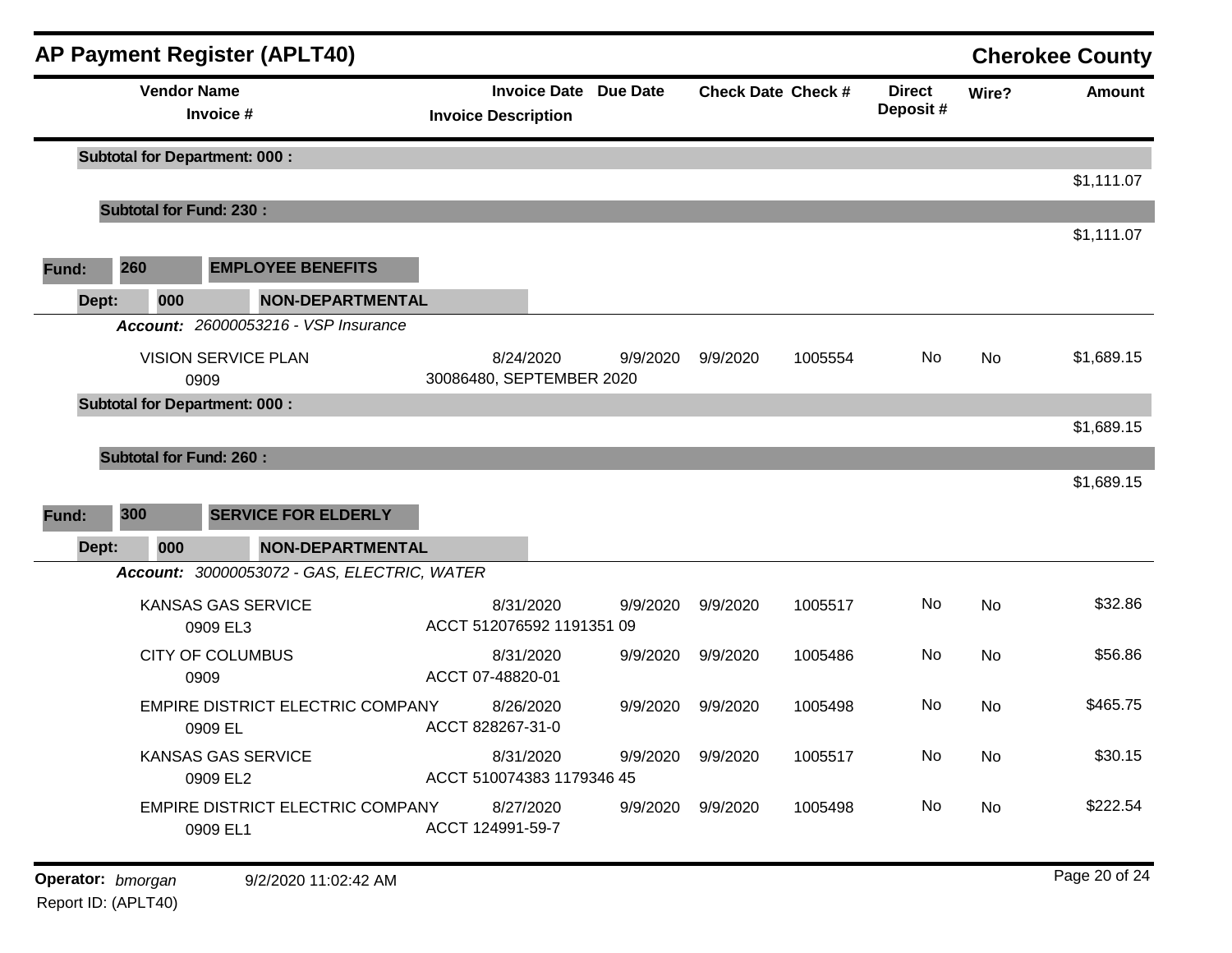| <b>Vendor Name</b><br>Invoice #                                | <b>Invoice Description</b>             | <b>Invoice Date Due Date</b> |          | <b>Check Date Check #</b> | <b>Direct</b><br>Deposit# | Wire?     | <b>Amount</b> |
|----------------------------------------------------------------|----------------------------------------|------------------------------|----------|---------------------------|---------------------------|-----------|---------------|
| KANSAS GAS SERVICE<br>0909 EL                                  | 8/31/2020<br>ACCT 510724504 2014982 18 | 9/9/2020                     | 9/9/2020 | 1005517                   | No                        | <b>No</b> | \$31.94       |
| <b>KANSAS GAS SERVICE</b><br>0909 EL1                          | 8/31/2020<br>ACCT 510020083 1175382 00 | 9/9/2020                     | 9/9/2020 | 1005517                   | No                        | <b>No</b> | \$54.88       |
| Account: 30000053074 - TELEPHONE BILLS                         |                                        |                              |          |                           |                           |           |               |
| <b>CENTURYLINK</b><br>0909 EL                                  | 8/31/2020<br>ACCT 320494722            | 9/9/2020                     | 9/9/2020 | 1005471                   | No                        | <b>No</b> | \$0.17        |
| <b>CENTURYLINK</b><br>0909                                     | 8/31/2020<br>ACCT 320497874            | 9/9/2020                     | 9/9/2020 | 1005471                   | No                        | <b>No</b> | \$0.17        |
| <b>Subtotal for Department: 000:</b>                           |                                        |                              |          |                           |                           |           |               |
|                                                                |                                        |                              |          |                           |                           |           | \$895.32      |
| <b>Subtotal for Fund: 300:</b>                                 |                                        |                              |          |                           |                           |           |               |
|                                                                |                                        |                              |          |                           |                           |           | \$895.32      |
| 330<br><b>SEWER DISTRICT#1 OPER</b><br>Fund:                   |                                        |                              |          |                           |                           |           |               |
| Dept:<br>000<br><b>NON-DEPARTMENTAL</b>                        |                                        |                              |          |                           |                           |           |               |
| Account: 33000053072 - GAS, ELECTRIC, WATER                    |                                        |                              |          |                           |                           |           |               |
| <b>EMPIRE DISTRICT ELECTRIC COMPANY</b><br>487490-67-4 SEWER 7 | 8/27/2020<br>ACCT #487490-67-4         | 9/9/2020                     | 9/9/2020 | 1005498                   | No                        | <b>No</b> | \$37.83       |
| EMPIRE DISTRICT ELECTRIC COMPANY<br>059522-21-9 SEWER 4        | 8/27/2020<br>ACCT # 059522-21-9        | 9/9/2020                     | 9/9/2020 | 1005498                   | No.                       | <b>No</b> | \$55.90       |
| <b>4 STATE SIGNS</b><br>547731-85-1 SEWER 3                    | 8/27/2020<br>ACCT #547731-85-1         | 9/9/2020                     | 9/9/2020 | 1005462                   | No                        | <b>No</b> | \$681.23      |
| EMPIRE DISTRICT ELECTRIC COMPANY<br>535793-78-0 SEWER 7        | 8/27/2020<br>ACCT #535793-78-0         | 9/9/2020                     | 9/9/2020 | 1005498                   | No                        | No        | \$34.70       |
| Account: 33000053074 - TELEPHONE BILLS                         |                                        |                              |          |                           |                           |           |               |
| <b>CENTURYLINK</b><br>438097159 SEWER 12                       | 8/23/2020<br>ACCT #438097159           | 9/9/2020                     | 9/9/2020 | 1005472                   | No                        | <b>No</b> | \$189.80      |
| Operator: bmorgan<br>9/2/2020 11:02:42 AM                      |                                        |                              |          |                           |                           |           | Page 21 of 24 |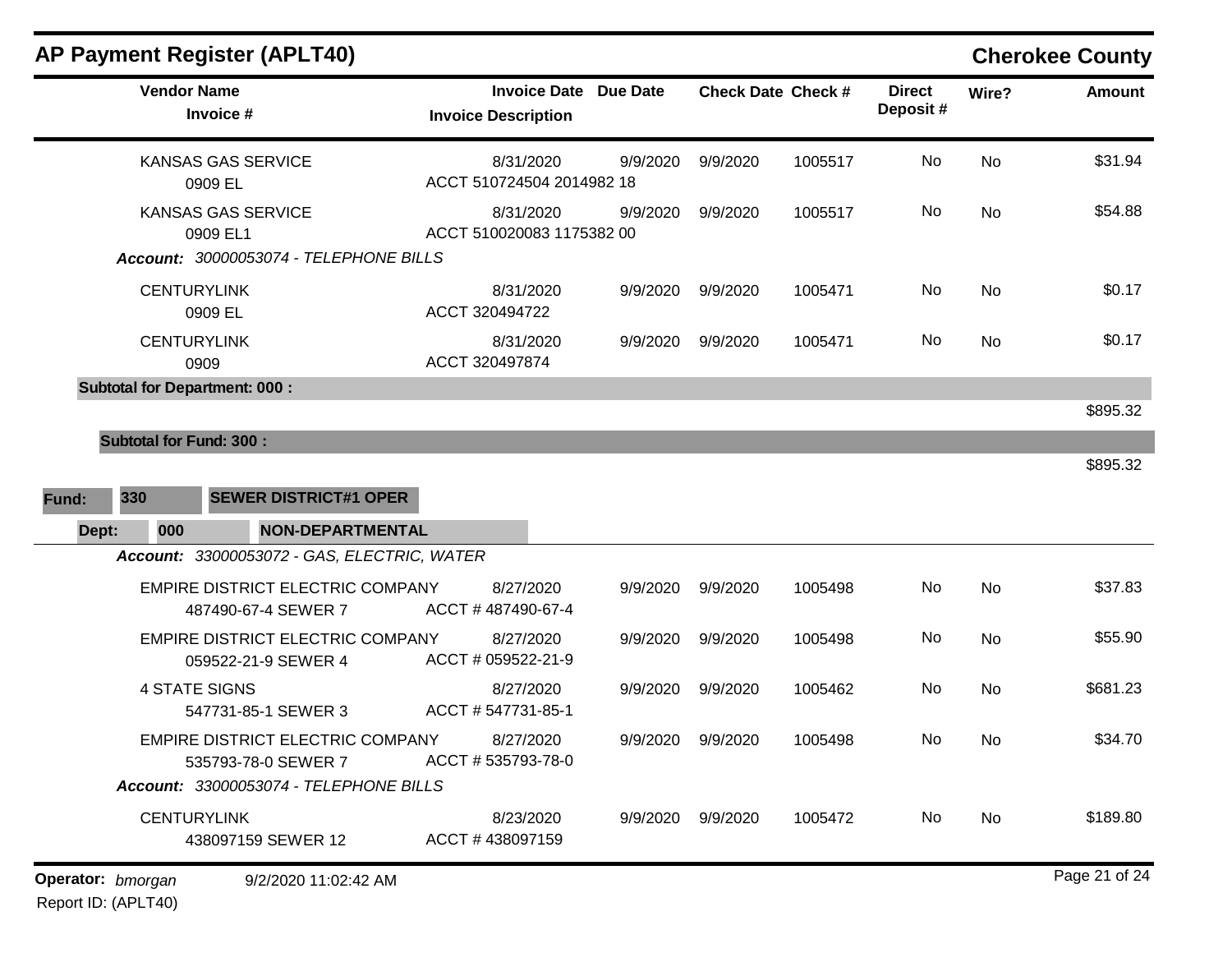|                                          |       |                     | <b>AP Payment Register (APLT40)</b>                      |                                                            |          |          |                           |                                   |       | <b>Cherokee County</b> |
|------------------------------------------|-------|---------------------|----------------------------------------------------------|------------------------------------------------------------|----------|----------|---------------------------|-----------------------------------|-------|------------------------|
|                                          |       | <b>Vendor Name</b>  | Invoice #                                                | <b>Invoice Date Due Date</b><br><b>Invoice Description</b> |          |          | <b>Check Date Check #</b> | <b>Direct</b><br>Deposit#         | Wire? | <b>Amount</b>          |
|                                          |       |                     | <b>Subtotal for Department: 000:</b>                     |                                                            |          |          |                           |                                   |       | \$999.46               |
|                                          |       |                     | <b>Subtotal for Fund: 330:</b>                           |                                                            |          |          |                           |                                   |       |                        |
| Fund:                                    | 413   |                     | <b>ATTORNEY APPLICATION</b>                              |                                                            |          |          |                           |                                   |       | \$999.46               |
|                                          | Dept: | 000                 | NON-DEPARTMENTAL                                         |                                                            |          |          |                           |                                   |       |                        |
|                                          |       |                     | Account: 41300053093 - OFFICE FURNITURE/EQUIP            |                                                            |          |          |                           |                                   |       |                        |
|                                          |       |                     | ETTINGER'S OFFICE SUPPLY<br>5318150                      | 8/31/2020<br>INV 5318150                                   | 9/9/2020 | 9/9/2020 | 1005499                   | No                                | No    | \$993.57               |
|                                          |       |                     | ETTINGER'S OFFICE SUPPLY<br>5318200                      | 8/31/2020<br>INV 5318200                                   | 9/9/2020 | 9/9/2020 | 1005499                   | No                                | No    | \$173.39               |
|                                          |       |                     | <b>Subtotal for Department: 000:</b>                     |                                                            |          |          |                           |                                   |       |                        |
|                                          |       |                     |                                                          |                                                            |          |          |                           |                                   |       | \$1,166.96             |
|                                          |       |                     | <b>Subtotal for Fund: 413:</b>                           |                                                            |          |          |                           |                                   |       | \$1,166.96             |
| Fund:                                    | 460   |                     | <b>VIN</b>                                               |                                                            |          |          |                           |                                   |       |                        |
|                                          |       |                     |                                                          |                                                            |          |          |                           |                                   |       |                        |
|                                          | Dept: | 000                 | NON-DEPARTMENTAL<br>Account: 46000053300 - MISC PAID OUT |                                                            |          |          |                           |                                   |       |                        |
|                                          |       | <b>LEADS ONLINE</b> | 256809                                                   | 8/24/2020<br><b>INV 256809</b>                             | 9/9/2020 | 9/9/2020 | 1005519                   | No                                | No    | \$2,128.00             |
|                                          |       |                     | <b>Subtotal for Department: 000:</b>                     |                                                            |          |          |                           |                                   |       |                        |
|                                          |       |                     |                                                          |                                                            |          |          |                           |                                   |       | \$2,128.00             |
|                                          |       |                     | <b>Subtotal for Fund: 460:</b>                           |                                                            |          |          |                           |                                   |       | \$2,128.00             |
|                                          |       |                     |                                                          |                                                            |          |          |                           | Total for Bank 1 Account 1120298: |       | \$331,437.48           |
|                                          |       |                     |                                                          |                                                            |          |          |                           | ***** Total Invoices Daid.        |       | <b>\$331 437 48</b>    |
| Operator: bmorgan<br>Report ID: (APLT40) |       |                     | 9/2/2020 11:02:42 AM                                     |                                                            |          |          |                           |                                   |       | Page 22 of 24          |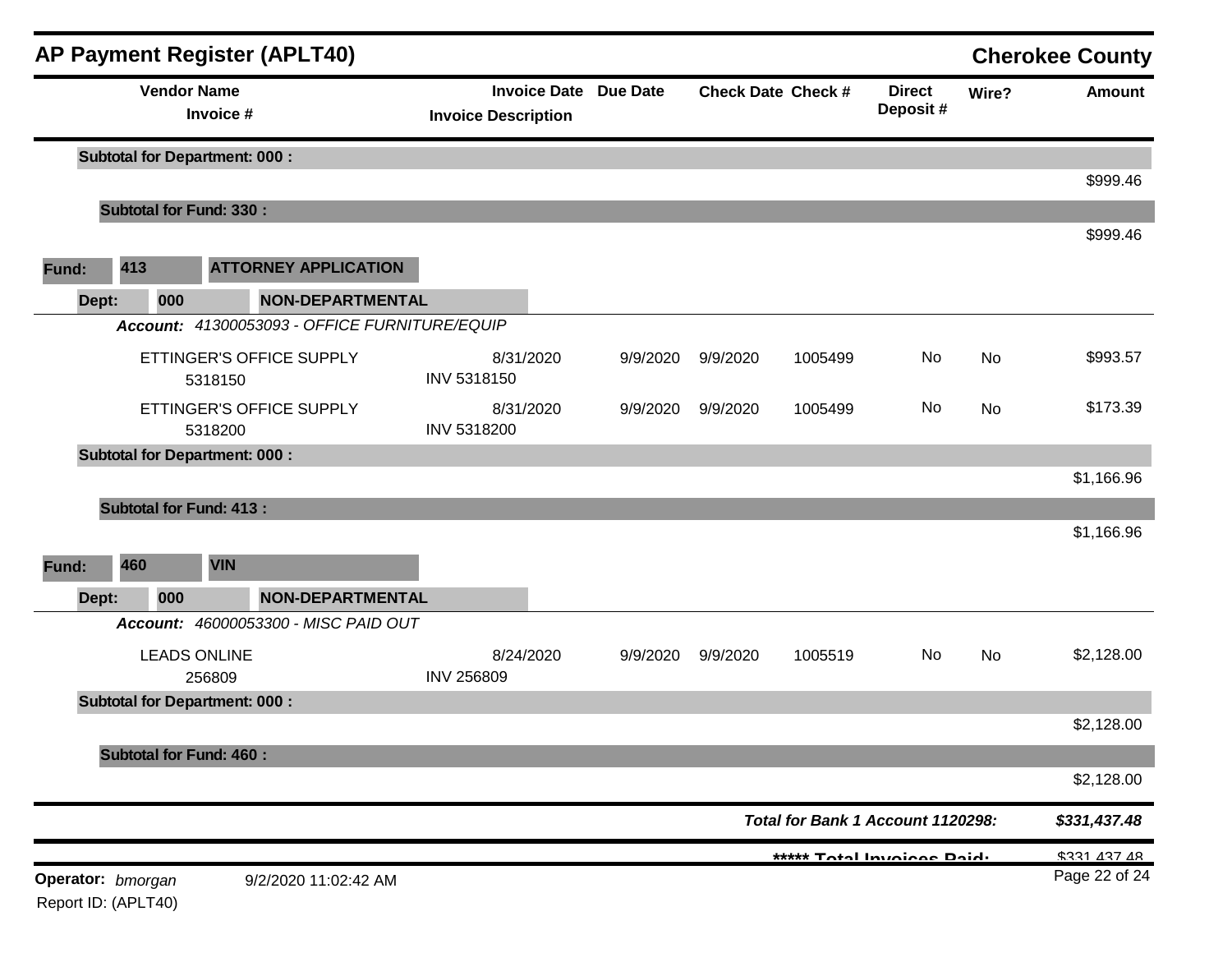| <b>AP Payment Register (APLT40)</b> |                                                     |                           |                              |       | <b>Cherokee County</b> |
|-------------------------------------|-----------------------------------------------------|---------------------------|------------------------------|-------|------------------------|
| <b>Vendor Name</b><br>Invoice #     | Invoice Date Due Date<br><b>Invoice Description</b> | <b>Check Date Check #</b> | <b>Direct</b><br>Deposit#    | Wire? | Amount                 |
|                                     |                                                     |                           | <b>TOTAL INVOICES FAILE.</b> |       | $U-T$ , $IUT$ , $I-U$  |